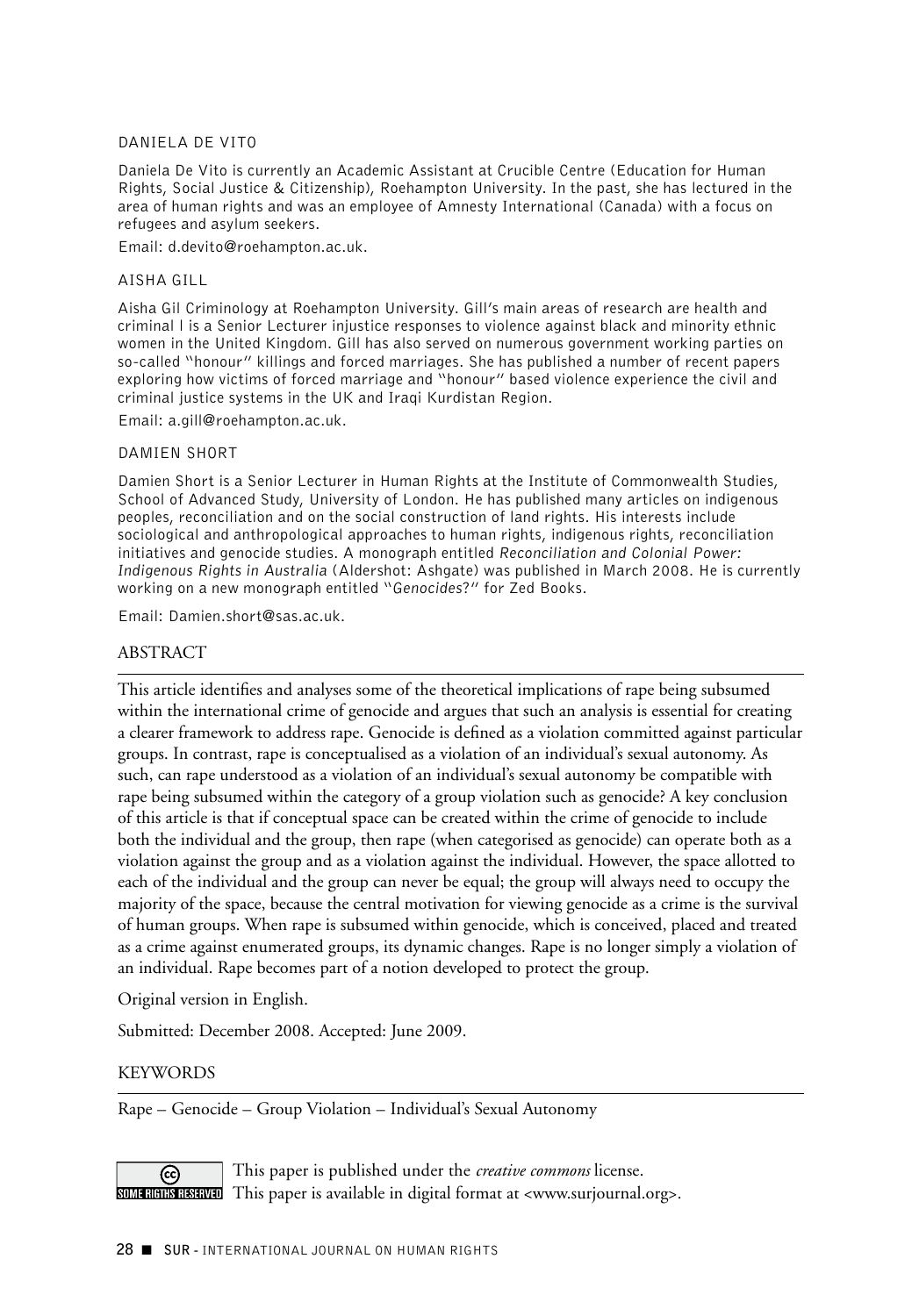# **RAPE CHARACTERISED AS GENOCIDE**

Daniela de Vito, Aisha Gill and Damien Short

### **1. Introduction**

How rape<sup>1</sup> has been conceptualised and treated by various institutions and entities within international human rights and humanitarian law presents both inconsistencies and, in recent times, innovative conclusions. With respect to inconsistency, when rape is mentioned explicitly within the context of international humanitarian law, it tends to be associated with a woman's "honour" and not as a crime of violence2 . As a result, an emphasis is placed on the protection of women and not on the prohibition of rape. This emphasis on honour and protection obscures the violence and criminality of rape within international law<sup>3</sup>. As long as there is no single authoritative provision for defining rape within regional and United Nations (UN) human rights instruments, it will not be possible to point to an overarching definition of rape that can be utilised within the context of international humanitarian law. However, in 1998, the Trial Chamber for the International Criminal Tribunal for Rwanda (ICTR) included within its Judgement in the case of the Prosecutor v. Jean-Paul Akayesu an attempt to define rape within international law<sup>4</sup>. Highly innovative, since this was the first time that an international criminal tribunal had formulated a definition of rape, this definition has been used as a starting point for subsequent international criminal tribunal reflections on how rape can be categorised. In contrast to how rape has been understood, especially within the parameters of international humanitarian law, there is a series of international crimes such as torture. International crimes have been conceptualised and treated as crimes of violence and in turn their prohibition within international law is considered paramount.<sup>5</sup> Furthermore, beyond rape being subsumed under the categories of such international crime as torture, genocide,

*Notes to this text start on page 49.*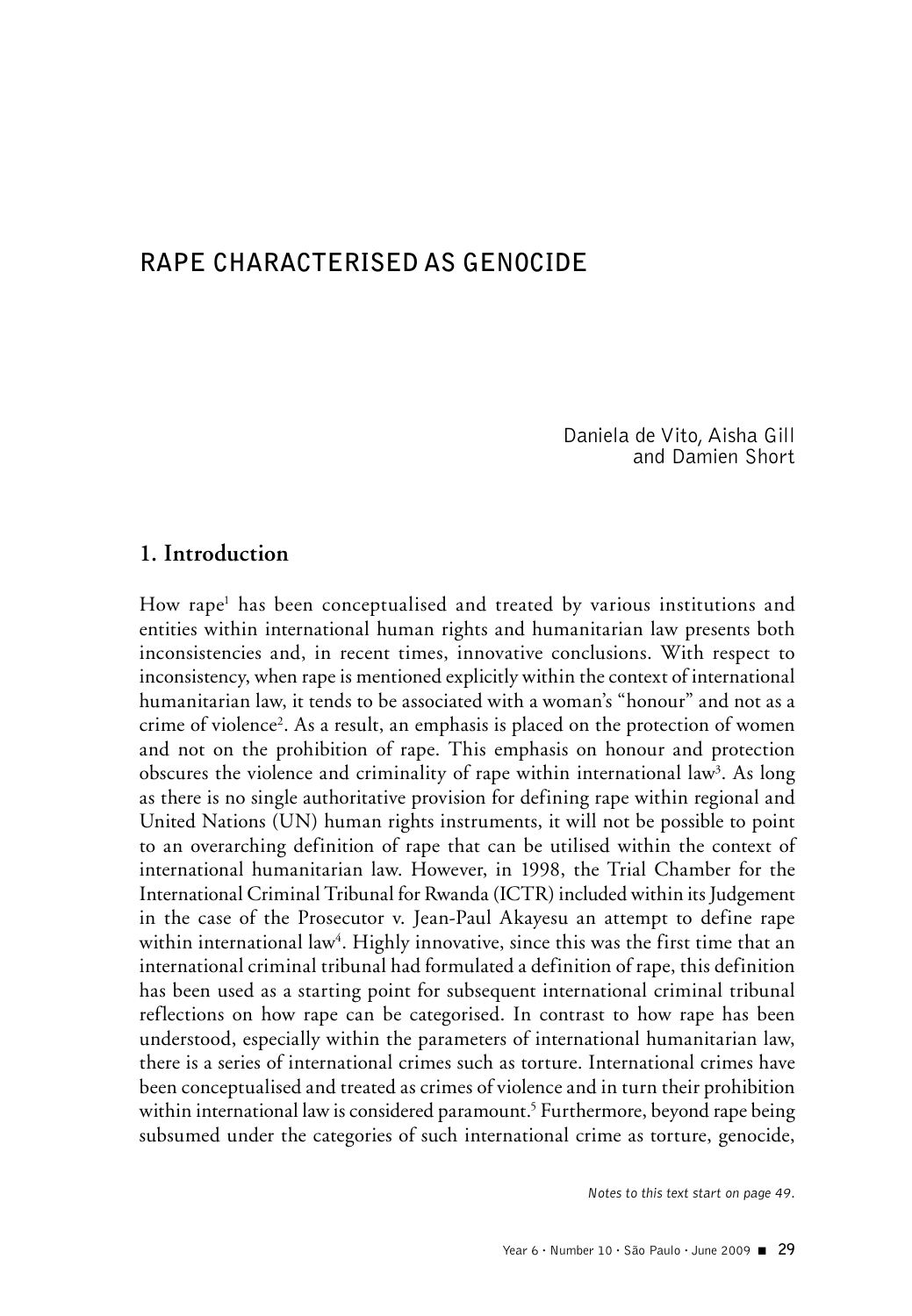the grave breaches provisions of the Geneva Conventions (1949), or crimes against humanity, rape currently does not stand on its own as an enumerated international crime.6 Rape is prohibited under international law, but is not designated specifically as an international crime.

As such, this article identifies and analyses some of the theoretical implications of rape being subsumed within the international crime of genocide and argues that such an analysis is essential for creating a clearer framework to address rape. Rape categorised as genocide is a recent occurrence within international law (EBOE-OSUJI, 2007; SHARLACH, 2000). Genocide is defined as a violation committed against particular groups. Is the supposition that rape is defined as a violation of an individual's sexual autonomy compatible with rape being subsumed under the category of a *group* violation, e.g. genocide?<sup>7</sup> In addressing this question, we will take into account the current concept of human rights, with its focus on the individual, and also the fact that the concept of human rights leaves room, albeit limited and at times controversial, for recognition of the group. The article concludes that if conceptual space can be created within the crime of genocide to include both the individual and the group, then rape (when categorised as genocide) can operate both as a violation against the group and as a violation against the individual. However, the space allotted to each of the individual and the group can never be equal; the group will always need to occupy the majority of the space, because the central motivation for viewing genocide as a crime is the survival of human groups. When rape is subsumed within genocide, which is conceived, placed and treated as a crime against enumerated groups, its dynamic changes. Rape is no longer simply a violation of an individual. Rape becomes part of a notion developed to protect the group. Hence, there is a place for both the individual victim of genocide and the individual victim of rape as genocide. However, as with the current concept of human rights, this space is unequal and not always comfortable. Crucially, even with innovative jurisprudence such as the ICTR case<sup>8</sup> and literature on the interplay between the individual and the group within the context of human rights, there is a need to assess this complex relationship between rape, which affects the individual, and rape as genocide, which is placed within the group dynamic.

# **2. Feminist Theory of Rape**

The feminist theory of rape has mainly evolved from the radical feminist position that views it as an act motivated by a need to dominate others and has little or nothing to do with sexual desire – the theory that "all rape is an exercise in power" is still accepted by many radical feminist scholars today (BROWNMILLER, 1975, p. 256). In her book *Against Our Will: Men, Women and Rape*, Brownmiller argues that rape is a historically pervasive, yet largely ignored, mechanism of control upheld by patriarchal institutions and social relations that reinforce male dominance and female subjugation. Brownmiller also examines the history and various functions of rape in war, arguing that acts of dominance and subjugation reflect and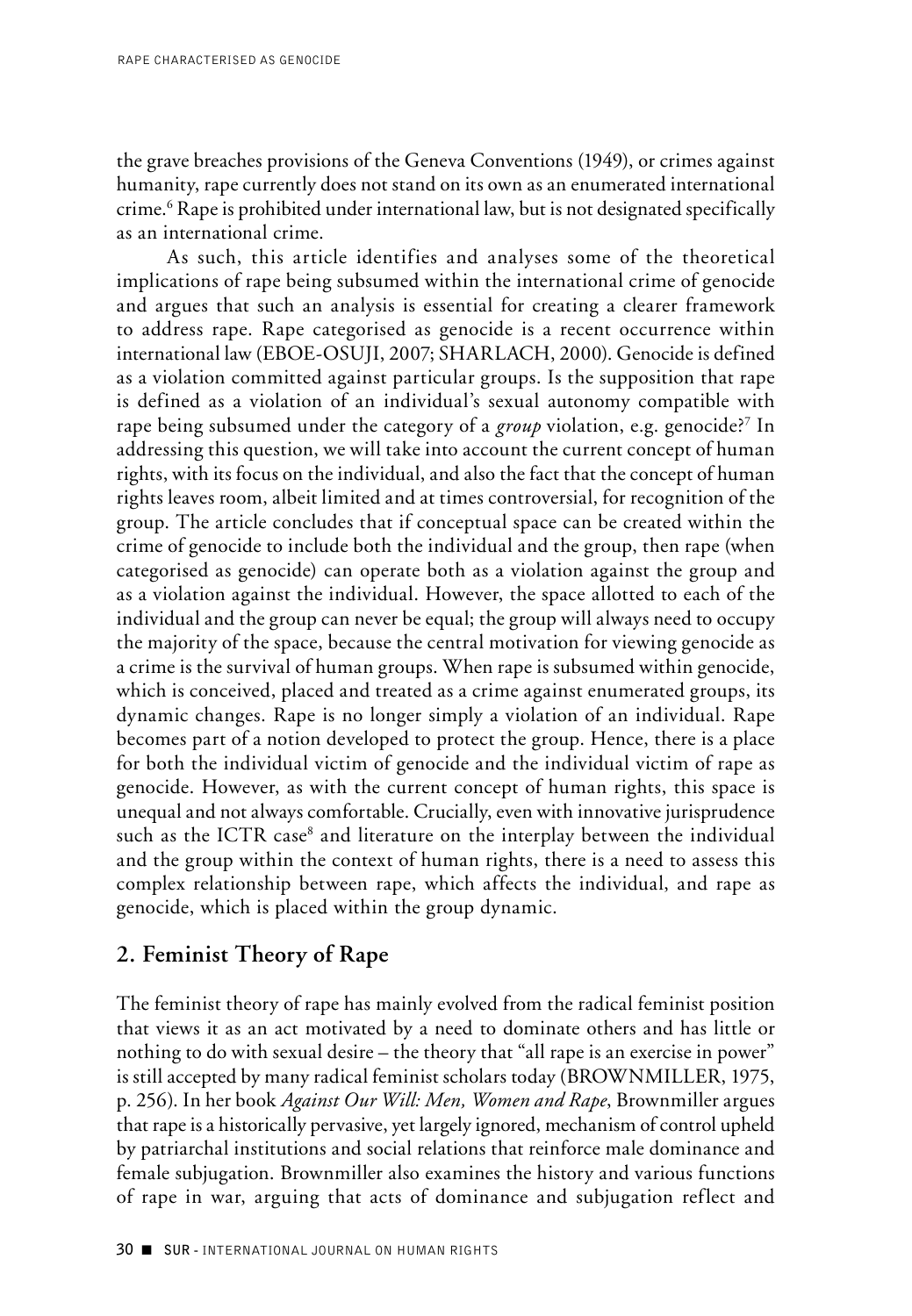reproduce broader patriarchal social and gender arrangements. Her seminal work has provided a framework that anchors feminist socio-cultural, social-psychological and psychoanalytical studies of rape. For instance, socio-cultural feminists have analysed the connections between processes of socialisation and forms of violence against women, drawing the conclusion that rape is a by-product of patriarchal culture and socialisation that predisposes men toward violence, while encouraging them to view women as sexual objects (SORENSON; WHITE 1992).

The work of radical feminists has unfortunately given rise to what Mardorossian (2002, pp. 743-786) calls the "backlash theoretical approach", the proponents of which are so-called "conservative" feminists who downplay the severity of rape and endorse arguments about the biological imperative. At the same time, Giles and Hyndman (2004, p. 15) have criticised the radical feminist position that defines rape as an individually executed act which neglects collective rape and ignores the socio-political aims of all forms of sexual violence against women, including rape in war. Researchers have only recently considered the role of power with respect to the phenomenon of rape in war, arguing that it:

- 1. affirms constructions of women as male property
- 2. demasculinises conquered male enemies
- 3. is a form of misogynist male bonding that strengthens the solidarity needed for battle
- 4. is a component of the military socialisation that preconditions soldiers to dehumanise the enemy
- 5. is a strategic weapon of war used to carry out ethnic cleansing and genocide (for this point, see GREEN, 2004; THOMAS, 2007; COPELON, 1995).

While this strategic approach is popular amongst social scientists, human rights activists and international organisations working against violence against women, however, the arguments of Brownmiller – and, more recently, Copelon (1995) – continue to be significant in the feminist understanding of rape in war.

## **3. Rape and International Law**

Research on the history and theory of rape during armed conflict has established that, despite the prevalence of rape over the centuries, effective legal prohibitions against it have only recently emerged, and that prosecution is still rare. The concept of "rape as a war crime" was first addressed to a significant degree in the early 1990s, after the war in Bosnia, when human-rights violations were reported, including the use of Serb-based concentration camps, ethnic cleansing, and the systematic rape of Muslim women<sup>9</sup>. The international community responded by demanding that the UN Security Council create an *ad hoc* tribunal to prosecute war crimes, on the grounds that unabated atrocities constituted a threat to international peace. The Council adopted Resolution 808/827, which led to the establishment of the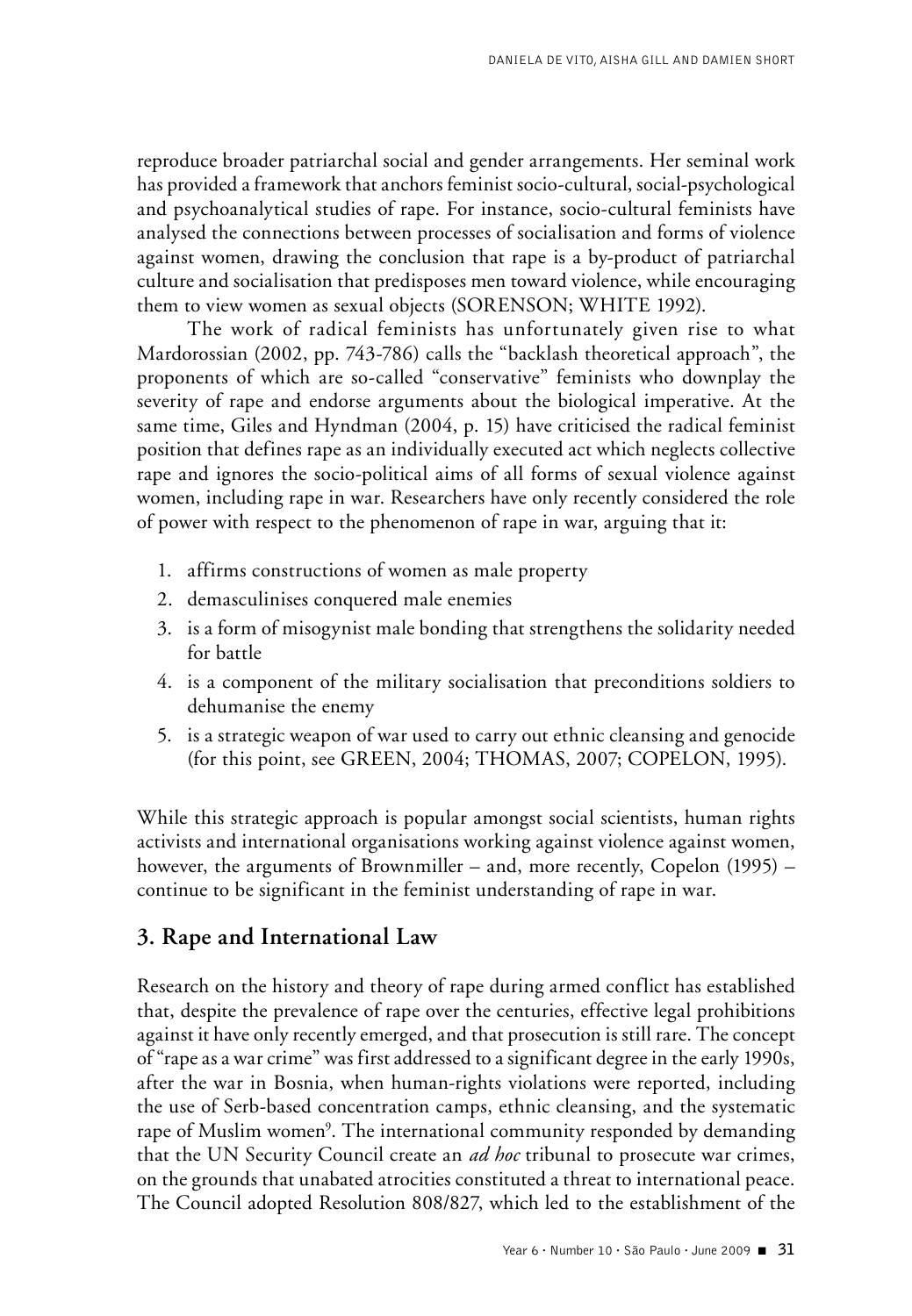International Criminal Tribunal for the former Yugoslavia, although it did not specify the jurisdiction or criminal Statute of the proposed tribunal (MEZNARIC, 1994). This task was left to the UN Secretary General, who lobbied a number of governments and international human rights organisations to submit proposals for a draft statute, which led to the enabling statute that rape can be a war crime. This created an opportunity for legal scholars to shape the key arguments within international law prohibiting the types of rape that were occurring in Bosnia, which in turn provided the tribunal with the moral and legal justification to prosecute rape as a war crime. The Tribunal also ruled that rape could be constituted as a crime against humanity if found to be committed in a widespread or systematic manner based on political, social or religious grounds and aimed at a civilian population. More importantly, these developments situated the committing of rape during armed conflict firmly within the broader discussions about the moral and ethical obligations to hold individuals and nations accountable for the crimes they commit against humanity, making its definition as a social problem even more pressing (ASKIN, 1997).

In 1998, the Trial Chamber for the International Criminal Tribunal for Rwanda (ICTR) delivered an innovative judgement in the case of the Prosecutor *v.* Jean-Paul Akayesu.10 Jean-Paul Akayesu was a local official (*bourgemestre*) when the genocide against the Tutsi group in Rwanda began. He was convicted of being a key instigator of the massacres in his area, and was the first person in history to be tried and found guilty by an international court of aiding and abetting acts of rape as a method of genocide. In its judgement, the Trial Chamber argued that women were raped because they were members of the Tutsi ethnic group. Because genocide was deemed by the Trial Chamber to have occurred in Rwanda during 1994, rape in relation to this case constituted genocide.

# **4. Aspects of Genocide**

The formal appearance and definition of genocide, under international law, began with the work of one individual, the Polish lawyer Raphael Lemkin. His efforts and influence, during and after the Second World War, contributed greatly to the emergence of the UN Convention on the Prevention and Punishment of the Crime of Genocide (1948)<sup>11</sup>.

As the Genocide Convention (1948) outlines:

*Article II In the present Convention, genocide means any of the following acts committed with intent to destroy, in whole or in part, a national, ethnical, racial or religious group, such as***:** *(a) killing members of the group; (b) causing serious bodily or mental harm to members of the group; (c) deliberately inflicting on the group conditions of life calculated to bring about its physical destruction in whole or in part,*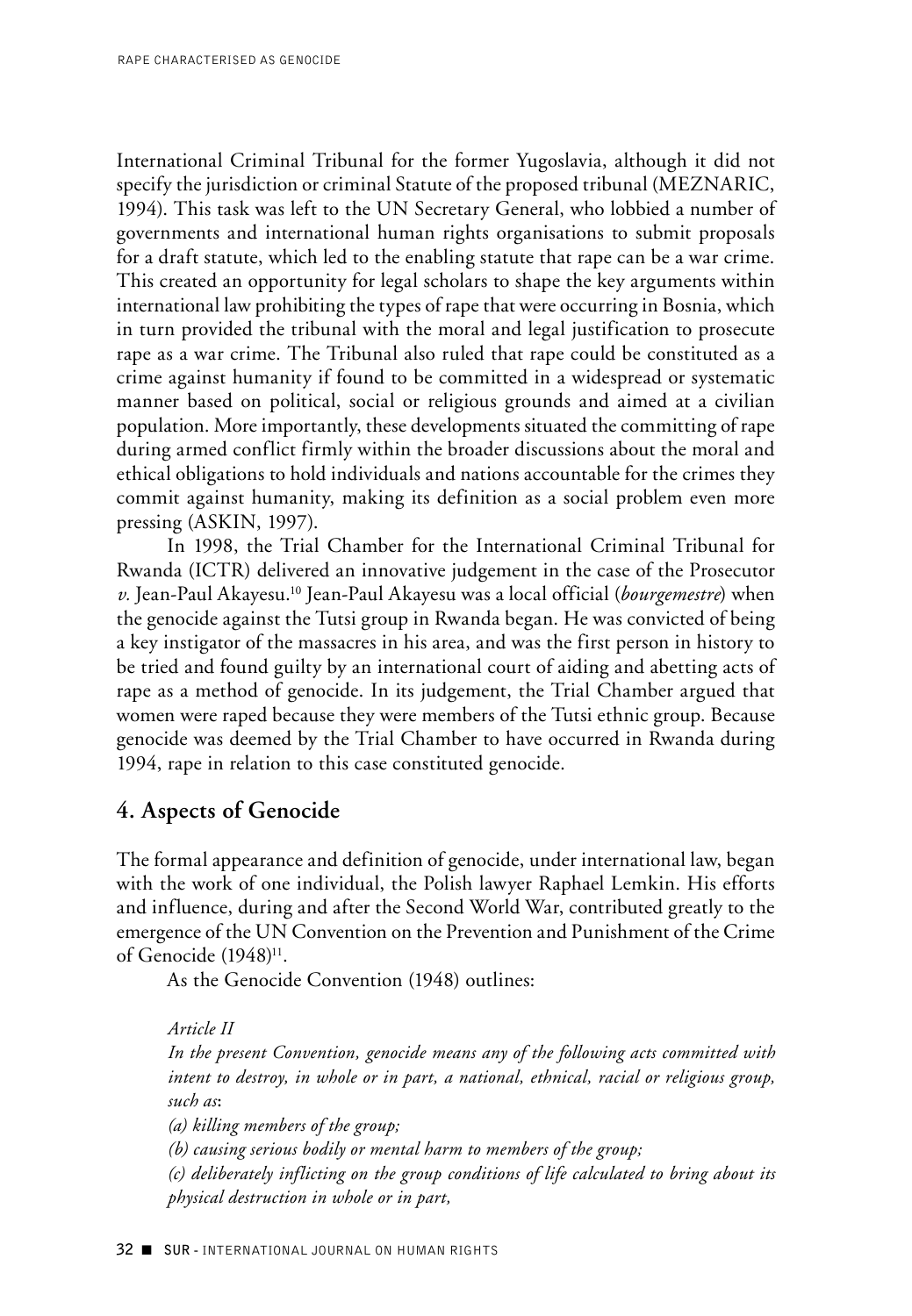*(d) imposing measures intended to prevent births within the group; (e) forcibly transferring children of the group to another group.* 

A number of areas of international law, and even general theoretical traditions, have influenced the deliberation and the creation of a definition of the crime of genocide. Lemkin focussed on the life of the group and, in particular, on national groups.

According to Lemkin (1947, p. 146), genocide could be understood as "[…] the criminal intent to destroy or to cripple permanently a human group. The acts are directed against groups, as such, and individuals are selected for destruction only because they belong to these groups."

Lemkin makes it clear that genocide involves both groups and individuals (because groups cannot exist without individual members). However, individuals are targeted due to their membership of a particular group. The implications of this for rape categorised as genocide will be explored later.

In 1946, the newly formed UN General Assembly passed resolution (96-I), which stated that "[g]enocide is a denial of the right of existence of entire human groups, as homicide is the denial of the right to live of individual human beings […]".

At that juncture, and within the UN, influences from three types of law were being interwoven to produce the concept of genocide: international criminal law (for individual criminal responsibility), human rights law, and humanitarian law (SCHABAS, 2000, p. 5). From international human rights law, a critical connection emerges. The right to life, outlined in the Universal Declaration of Human Rights (UDHR, 1948) and in the International Covenant on Civil and Political Rights (ICCPR, 1966), is a human right accorded to individuals. The right to life is not an absolute right, since under certain circumstances, such as in times of war, it may be suspended. In addition, capital punishment is technically not prohibited under international human rights law; however, its eventual cessation is encouraged by human rights organisations. In contrast to the above, although the right to life is imprinted within the Genocide Convention (1948), it is the right to life of human *groups* that is in fact protected. In particular, it is the right of these human groups to exist (the right to existence) that should be protected (SCHABAS, 2000, p. 6). Furthermore, the prohibition against genocide is pivotal since it is a crime "[...] directed against the entire international community rather than the individual." However, genocide has also been described by William A. Schabas (2000, p. 14) as "[…] a violent crime against the person." It is this two-pronged interplay, a violation against the group and a violation against the individual, which makes genocide and rape as genocide, such complex concepts.

In simple terms, "groups consist of individuals" (SCHABAS, 2000, p. 106). The term "group" or "groups" is used in several UN instruments. For instance, the UDHR mentions the family as a "fundamental group unit of society" and that education will "[…] promote understanding, tolerance and friendship among all nations, racial or religious groups" (GHANDHI, 2000, pp. 21-25). In Article 30, the UDHR speaks of "any State, group or person", which means that a group consists of more than one individual (SCHABAS, 2000, p. 106). Other instruments, such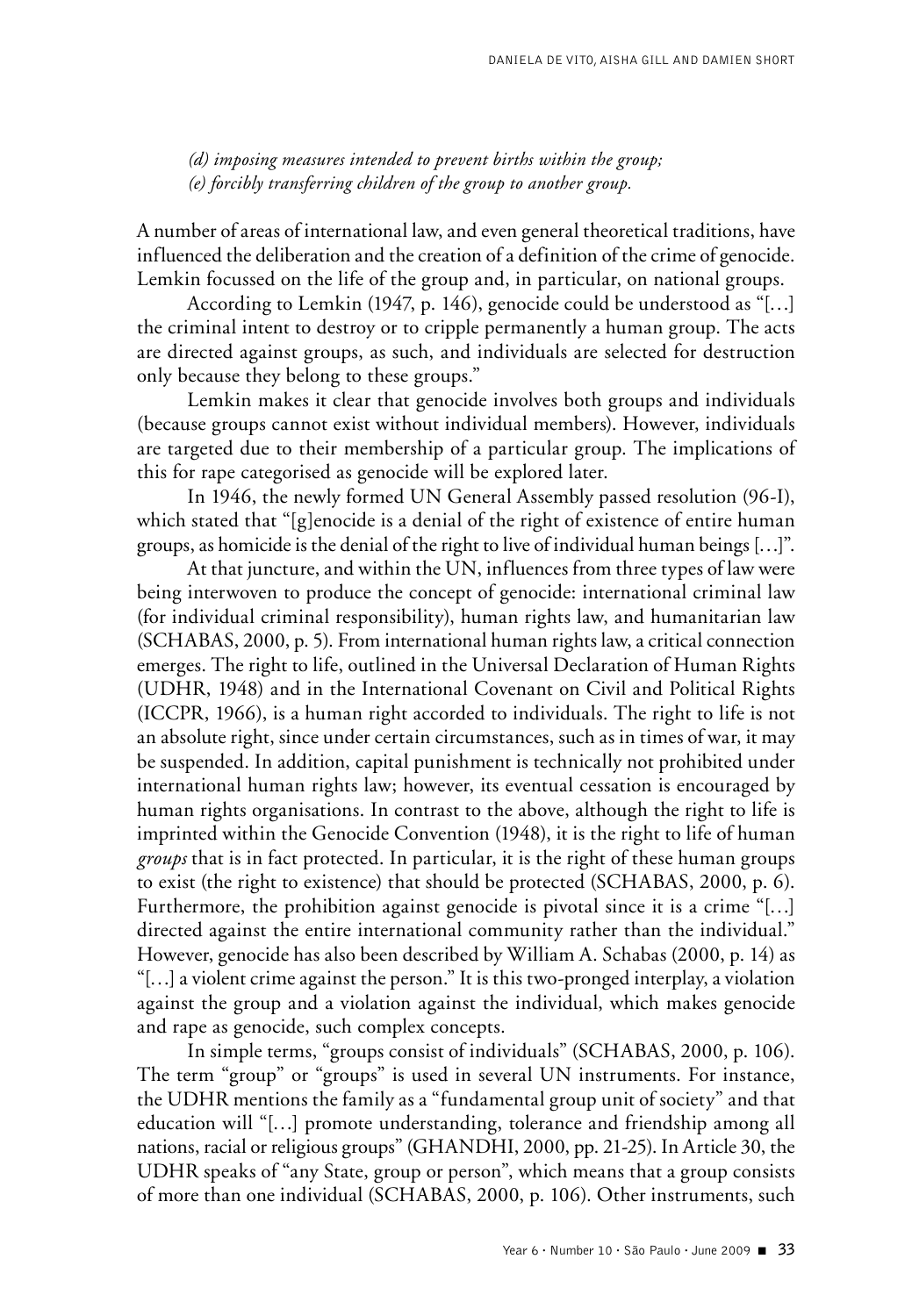as the ICCPR and the International Convention for the Elimination of All Forms of Racial Discrimination (ICERD, 1966), speak of "peoples" having the right to self-determination and of "racial or ethnic groups" respectively (GHANDHI, 2000, pp. 56-64). In the ICERD, Article 14 addresses the right of petition for individuals or for groups of individuals who have suffered racial discrimination.

A more formal understanding, within the framework of international law, has been proposed by Lerner (2003, p. 84). Critically, what emerges from his proposal is that groups (which consist of individuals) that are protected under international law possess a permanent unifying factor, such as race or ethnicity. It may be more difficult to place religious groups within Lerner's understanding of a "group", because some may argue that religious beliefs can change. The Genocide Convention (1948), including the reference to religious groups, was framed with the notion of focussing on the "permanence" of groups, thereby excluding other  $groups<sup>12</sup>$ . However, Lerner's wording does allow for some flexibility in interpretation since he includes the words "permanent factors that are, as a rule, beyond the control of members."

Furthermore and crucially for this discussion, but specifically with reference to minority rights "[…] the right extends to "persons belonging to such minorities," and not the minority as a group" (BOWRING, 1999, pp. 3-4). According to this definition, it is the individual who is the holder of rights, but only insofar as she or he is the member of a minority. To elaborate, this understanding of individuals with rights and as perhaps being part of a minority group, can relate to genocide as follows. The groups outlined in the Genocide Convention (1948), national, ethnic, racial or religious, are not necessarily minorities. Such groups may be in the minority, or may constitute the majority in a State, or may lack power within the State. There are no provisions for minorities within the Convention. Genocide is an international crime that covers actions against national, ethnic, racial or religious groups. Individuals are the particular victims of genocide, as a consequence of their membership of the group in question. The relevance of this to the subsuming of rape within genocide is clear. This may contradict the UN's vision with reference to this crime. Specifically, in its 1946 Resolution, a distinction was made between the right to life of human groups and of individuals. In turn, Kuper's (1981, p. 53) work in understanding what constitutes genocide is characteristic of more recent literature that emphasises the group. Kuper argued that genocide "[…] is a crime against a 'collectivity', it implies an identifiable group as victim." However, as will be argued shortly, any understanding of genocide must allow the possibility of examining not only what happens to the group as a whole, but also to individual victims of genocide within the group. This overall conclusion may, or may not, seem to follow the ICTR Judgement in the Jean-Paul Akayesu case. In the Akayesu Judgement<sup>13</sup>, genocide was understood to involve an act (taken from the list of five which are enumerated in the Genocide Convention (1948) that is committed "[…] with the specific intent to destroy, in whole or in part, a particular group targeted as such".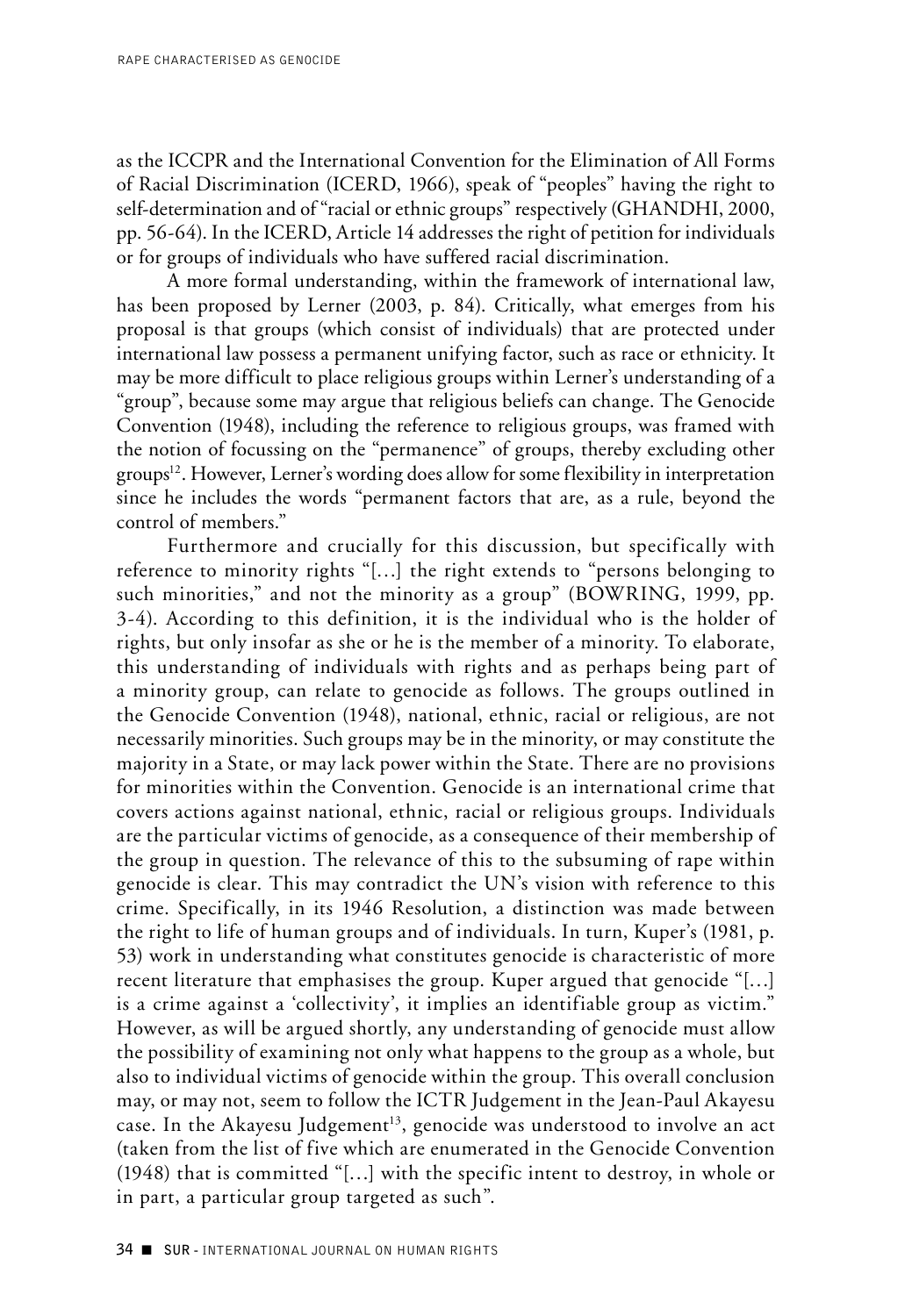### **5. Rape and Genocide: Some Theoretical Implications**

Rape is one of the most destructive weapons of armed conflict. This is due, in part, to its capacity to demoralise a conquered group. Rape, or the threat of rape, can lead to population displacement, causing people to flee countries to avoid the sexual violence that military invasion can bring. Rape also generates shame and trauma, which can prevent marriages from occurring, bring about divorce, compel women to abandon or kill any children that are the products of rape, divide families (LENTIN, 1997) and destroy the very foundations upon which human culture is based and maintained. Nor are such crimes confined to sexual offences: other forms of violence include feticide if the victim is pregnant, which can also result in death. Askin succinctly states: "while male civilians are killed, female civilians are typically raped, then killed. In torturous interrogation, males are savagely beaten. Females are savagely beaten and raped" (ASKIN, 1997, p. 13).

Rape during war also serves as a form of social control that can suppress efforts to mobilise resistance among a conquered group. In such cases, rape is often committed in front of relatives and family members; the victims are abused, killed, and left on public display as a reminder to others to submit to and comply with invasion policies. It is evident that women are targeted in war because of their gender, because they are part of a particular racial/ethnic group or because they are perceived by the enemy as political conspirators or enemy combatants. Within this context, it is clear that rape in war acts as a vehicle for deep-seated hatreds: racism, classism, and xenophobia are expressed towards the enemy group and actualised through the mass abuse of its women<sup>14</sup>. As Grayzel (1999, p. 245) insightfully observes, in war the female body becomes the symbolic battleground upon which age-old cultural and geopolitical differences are acted out, and where new forms of hatred are implanted that fuel a desire for revenge in the future. The psychological, social, cultural, ethical and medical consequences of rape in war are devastating. Yet rape in war continues without any serious form of redress under international humanitarian law (ASKIN; KOENIG, 1999).

It was only after the devastating violations committed in the former Yugoslavia that effective connections were made between genocide, rape and ethnic cleansing. Brownmiller (1975, p. 49) nevertheless notes that during World War II Germans and Japanese committed rape to achieve the "total humiliation and destruction of inferior peoples and the establishment of their own master race". The Nazis also employed additional forms of gender and sexual violence, such as medical sterilisation, feticide, and femicide, with the intent to destroy so-called "inferior groups" by controlling or manipulating women's reproductive abilities. To be sure, given this intent to destroy the group's social power, the derivative term "femicide" is ultimately defined as the *gender-dimension of genocide* (SHAW, 2006, p. 69). However, rape as a crime, or as a violation of human rights, is conceptualised as an act committed against the *individual*15. In contrast, genocide under the Convention on the Prevention and Punishment of the Crime of Genocide (1948) includes a series of acts "committed with intent to destroy, in whole or in part, a national, ethnical, racial or religious groups" (GHANDI, 2000, p. 19). In other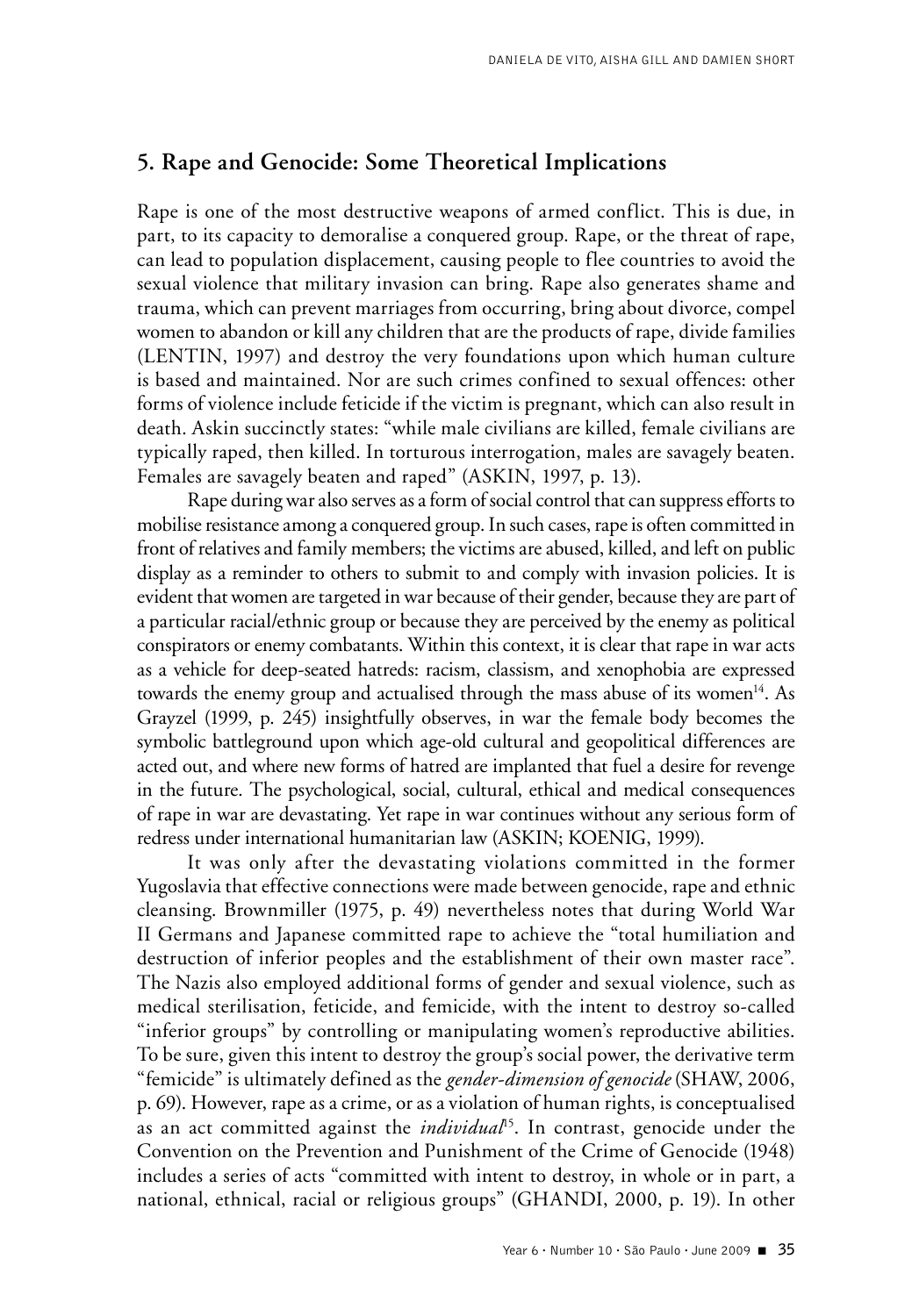words, genocide is ultimately a denial of the right to life of certain human *groups*.

The critical focus of genocide, understood as an international crime, is the protection of entire human groups. Often referred to as the most serious of international crimes, genocide is influenced by the "right to live" of individuals. However, it is the "right to existence" of human groups and not of individuals which is the concern. This formulation of genocide *seems* to contrast with the overall current concept of human rights with its emphasis on the individual. The Convention on the Prevention and Punishment of the Crime of Genocide (1948) lists the following groups that could be targeted for genocide – national, ethnical, racial, or religious. Despite this built-in mechanism for the protection of certain human groups within genocide, an interesting interplay does emerge. That is, genocide is most definitely a violation against the group as a whole. Yet, acts of genocide are in turn committed against individuals within these groups. It is individual members of said groups who are killed, are harmed, are raped, etc. It is these individual stories, along with what has happened to the group as a whole, that for instance are told before international criminal tribunals. This interplay, between space for groups and space for the individual within genocide, is what will be taken and assessed from the real life international criminal tribunal cases. In contrast, and as developed from the Enlightenment period with the advent of natural rights and to the post World War II establishment of human rights, certain features of these types of "rights" continue to affect how these are conceived and to a certain degree implemented. One critical feature in how the current concept of human rights has emerged pertains to an emphasis placed on the rights and the importance of the individual. The current concept of human rights is one that reflects an ongoing and, in reality, an imperfect relationship – how the State treats individuals within, and at times without its borders. One aspect that has influenced this rise in the status of the individual has been the political theory of liberalism.

The growing role for the individual and the development of rights attached to the individual, along with an examination of what role the individual should have within the State (or public realm) and even in private matters such as in the family, have been issues taken up by a myriad of thinkers formally or informally associated with liberalism. From Thomas Hobbes' and John Locke's works on certain and limited natural rights for the individual to the current United Nations, regional, and national human rights instruments, echoes of liberal influences are evident. The UDHR (1948), emphasises the individual and his/her rights. Articles pertaining to everyone having the right to life, not to be subjected to slavery, to vote, etc. are framed within the needs and the importance of the individual, regardless of – in theory of course – one's standing or role in the State. However, as with liberal political theory, the current concept of human rights does make limited room for "the group." Various international human rights instruments recognise the right of peoples to self-determination. It is not the individuals within a group of "peoples" that have this right but in fact the peoples as a whole. Although the machinations of this right are still in the process of being worked through under international law and its application has thus far been limited to situations whereby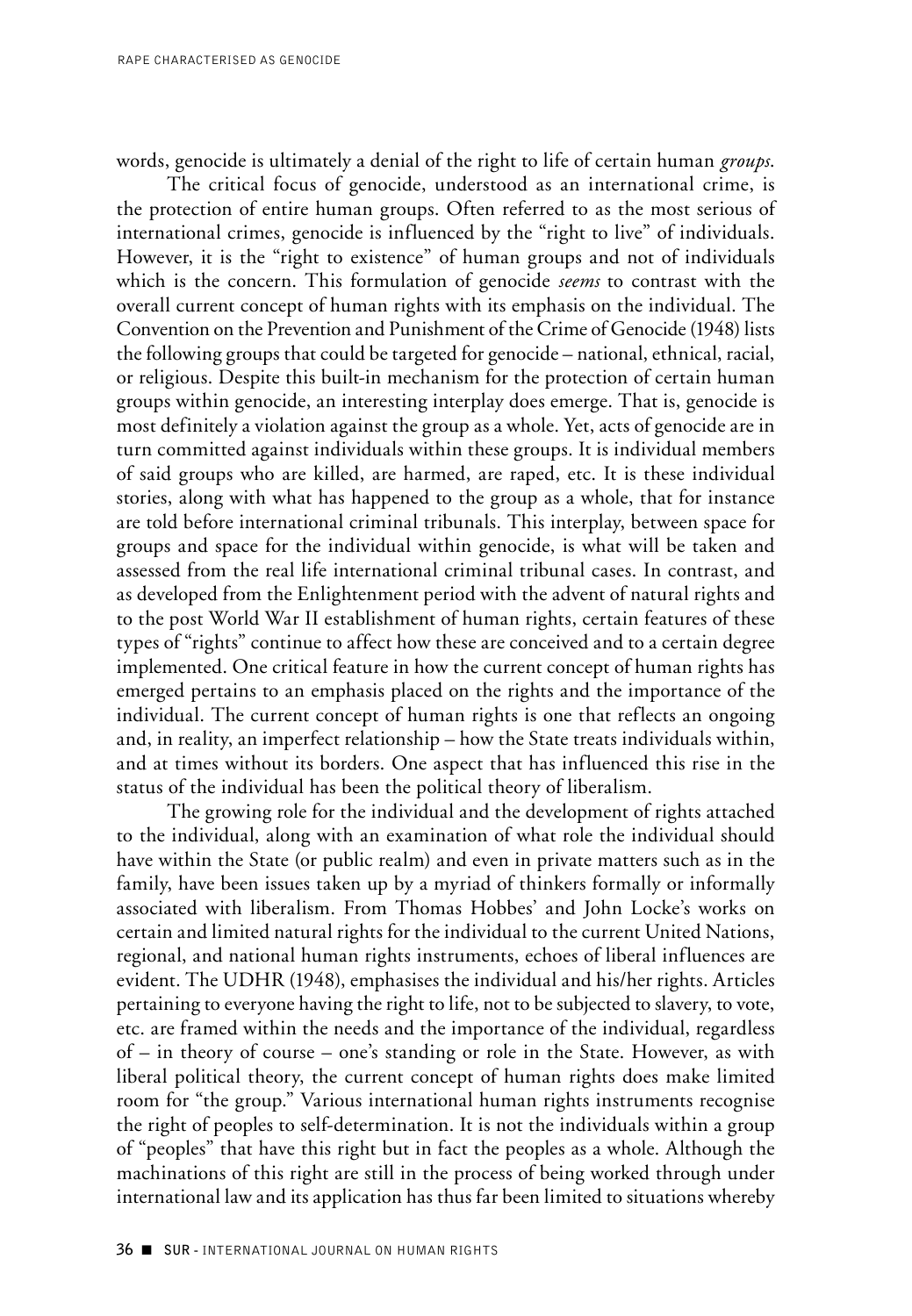peoples have been living in situations of colonialism, this right does demonstrate some accommodation for the group within the current concept of human rights. Furthermore, Article 16 of the UDHR (1948) relates to the family.

Minority rights, which shall be discussed subsequently, travel the schism between rights of the group as a whole and much more frequently (especially within international human rights law) as the rights of individuals within the group. This tension, as found within liberalism and within the current concept of human rights, of determining if the emphasis should solely be on the rights of individuals or if the concept of human rights also has room for the group will form the basis for understanding the implications of when rape is considered on its own (a violation against the individual) and when it is considered as genocide (a violation against the group). It is the proposal of this article that accommodation is indeed possible, albeit limited and imperfect, for rape to be considered as both a crime against the individual and as a crime against the group.

One way to approach the question posed in the introduction is to consider that in some situations it is more beneficial to subsume rape within the international crime of genocide. Genocide is often characterised as the most heinous of all human rights violations<sup>16</sup>. Its long history (pre-1940s and during more recent events such as in Rwanda)<sup>17</sup>, its devastating impact on groups and societies, contribute to this conclusion. It could be argued that the result of subsuming rape under the category of genocide is to elevate rape above other international crimes and human rights violations. It might be that such an approach will be helpful to counter the problematic status that rape has, in that it is absent from much of international human rights law and, as noted above, is distorted within international humanitarian law. In addition, some women who have been raped during genocidal events may deem that an association between rape and genocide is of greater consequence than to focus solely on rape as the violation of an individual's sexual autonomy. It may be that the need to ensure a record of this association, for instance, that Tutsi women were raped because they were part of the Tutsi ethnic group, is more important than treating the violations as acts committed solely against individuals. The shift of definition from sexual crime to genocide helps repair the social bonds that rape, especially public rape, destroys. This definition draws the men and family members who are forced to witness the rapes back together with the women since all are victims. It also removes the stigma of lost honour which affixes to rape in many cultures. Finally, "genocidal rape" helps remove the shame from victims, and focuses the responsibility solely on the perpetrators. One reason why the individual victim of rape and of rape as genocide needs a voice when determining whether or not rape should be associated with genocide rather than solely as a violation against sexual autonomy relates to the harm caused by rape and specifically rape committed in *public*. To borrow a term used in an article on the genocide in Rwanda by Llezlie L. Green, rapes that happen in public result in a "dual harm"18. As Christine Chinkin (1994, p. 1-17) argues: "In other words, rape in public not only harms the individual victim but also the family or the wider community who is witness".

For the individual victim of rape in public, the following harms may be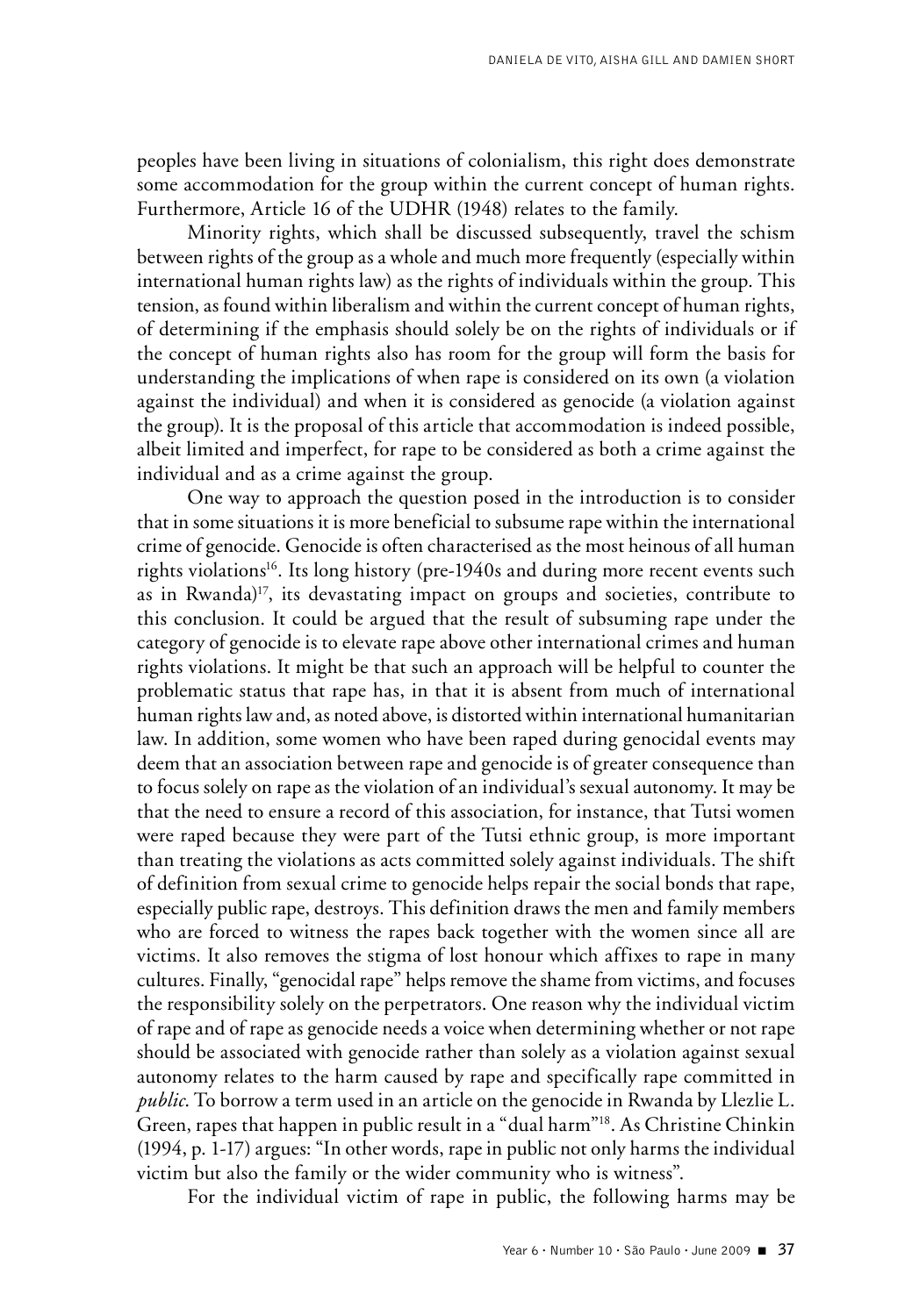*amplified* – shame, social exclusion, physical and psychological harm<sup>19</sup>. Thus, the individual who is raped in public suffers harms linked to the rape $(s)^{20}$ . They are also harmed in that the public aspect of the rapes may exacerbate the expectations placed on women within respective societies and negatively alter how an individual victim/survivor is perceived. As a survivor of rape during the genocide in Rwanda explains: "[...] after rape, you don't have value in the community"<sup>21</sup>.

By contrast, some have criticised emphasising the importance of placing rape within the crime of genocide, on the grounds that the effect may be to lessen the importance of other types of rape. As Copelon (1995, p. 67) states "[b]y treating genocidal rape differently, one is in effect saying that all these terrible abuses of women can go forward without comparable sanction." Clare McGlyn (2008, p. 79) has argued that using terms such as "genocidal rape" takes the focus away from victims and emphasises the "[…] status or motivation of the perpetrator." Although this caveat is an important consideration, depending on the circumstances, it is crucial for rape to be considered as genocide for the sake of the victims and/or to reflect more precisely the context of a particular genocide. In other words, acknowledging that genocide has taken place and that rape was used as one "method" to perpetrate genocide is important not only within the context of international law but also in terms of presenting a more complete understanding of particular events. Linking rape and genocide may not occur every time, but this may be necessary when relevant.

It is critical to examine the dichotomy between individual human rights and the suggestion of group rights. For *if* rape as genocide is conceptualised as a violation against an individual who is part of a group, and not as a violation exclusively committed against the group as a whole and without considering the individual, then the implications of formulating this crime within the accepted understanding of the current concept of human rights must be assessed. This requires a brief overview of the current concept of human rights, with its emphasis on the individual and its acknowledgement of the "group", and an introduction to the debate of whether human rights are applicable to groups as a whole, rather than solely to individual members of a group. Thus, the next section will address minority and group rights, to bring out a clearer understanding of the challenges that still exist within the current concept of human rights regarding the individual and the group. The purpose will be to understand how the individual and the individual as part of a group is currently conceptualised and treated within the context of international law, and to determine whether compatibility between the individual and the group exists within differently constructed violations such as rape and rape characterised as genocide<sup>22</sup>.

## **6. The Current Concept of Human Rights and the Suggestion of Group Rights**

It was not until the rise of Nazism and the Second World War that the current concept of human rights emerged. Before this, during the seventeenth and eighteenth centuries in Western Europe, the notion of natural rights was proposed. Thinkers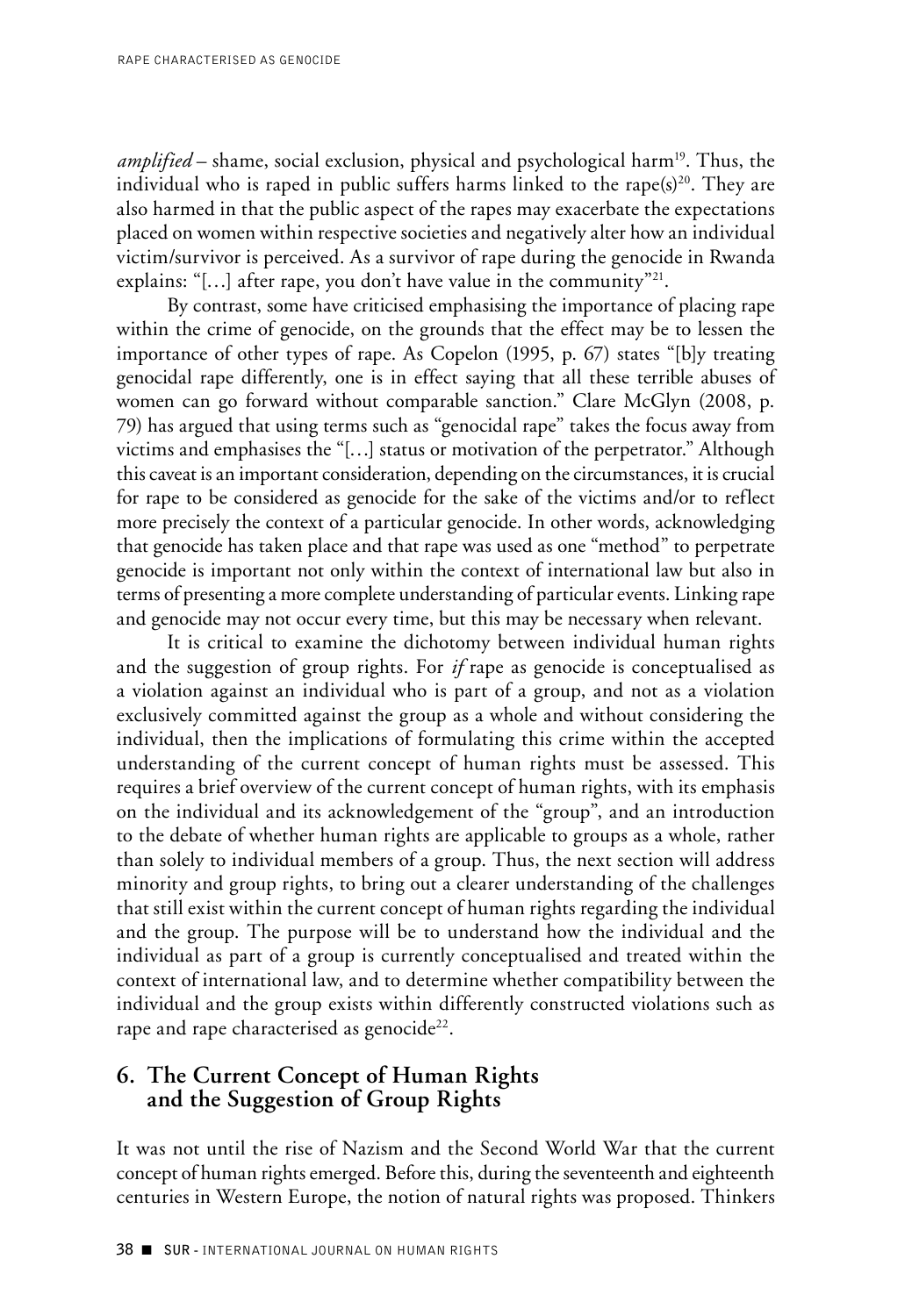such as Thomas Hobbes (MACPHERSON, 1982) and John Locke (LASLETT, 1967) wrote about limited natural rights for individuals, such as the right to selfpreservation and the right to life, liberty and property. The idea of rights was later invoked by movements to abolish slavery, support trade unions, and advance minority rights. After the end of World War II, the newly formed United Nations set about articulating the idea of human rights. This process can be found *inter alia* in the UN Charter (1945) and in the UDHR. The current concept of human rights addresses the rights and freedoms of the individual. As Donnelly (1996, p. 12) states, theoretically, human rights exist outside the modern State because they are not conferred upon human beings by the State. Individuals, by the mere fact that they are human beings, already exist with certain rights. It is a separate process that entrenches these rights into law. Yet, the individual can, to varying degrees, also have a place, a role, and duties, and receive benefits within his or her respective community. Indeed, the individual has a role within larger social and political frameworks, such as the community or the State. The current concept of human rights acknowledges the "group" under certain circumstances. Article 16(1) of the UDHR mentions "family", and in the Preamble to the ICCPR, "peoples" are said to have the right to self-determination (FREEMAN, 2002, p. 75).

International law  $^{23}$  and liberal theory in general, have had a difficult time in accepting that human rights could apply to groups. Liberal theory has traditionally focused primarily on the relation between the *individual* and the state. From Hobbes and Locke to Rawls (1999), liberal theorists have been concerned with exploring the individual-state relationship and its inherent problems. Arguably, the most crucial premises of liberal thinking are first, that the *individual* is regarded as the most fundamental moral agent, and second, that all individuals are morally *equal*. Individual rights and the rule of the majority are the bedrock of liberal democratic nation-states. Yet, majority rule implies the existence of *subordinate minorities*, which liberal-democratic theory deals with as sets of "outvoted individuals" (FREEMAN, 1995, p. 25). The legitimation of their situation is based on the guarantee of their individual rights, which provide them with the opportunity to become a member of the majority on occasion. On the face of it, this system of majority rule does not obviously lead to a minority problem. However, it is arguable that the creation of modern nation-states has been partly achieved with the mastery and attempted assimilation<sup>24</sup> of native or minority communities that has resulted in the formation of *permanent* minorities whose interests are *persistently* neglected or "*mis*recognised" by the majority (TAYLOR, 1995, p. 225). The state apparatus and the dominant majority may be, in effect, a permanent bar to the recognition of certain minority interests.

Yet, it would be wrong to assert that liberal democracy has favoured individual concerns *over* collective issues, as it has merely granted the individual distinguished normative standing within the collectivity that is the nation state. The explicit irregularity within liberal theory is the collectives that are persistently unrepresented or, as Taylor (1995) puts it, "misrecognised" by their liberal-democratic states. To this end, there now appears to be broad agreement among liberal rights theorists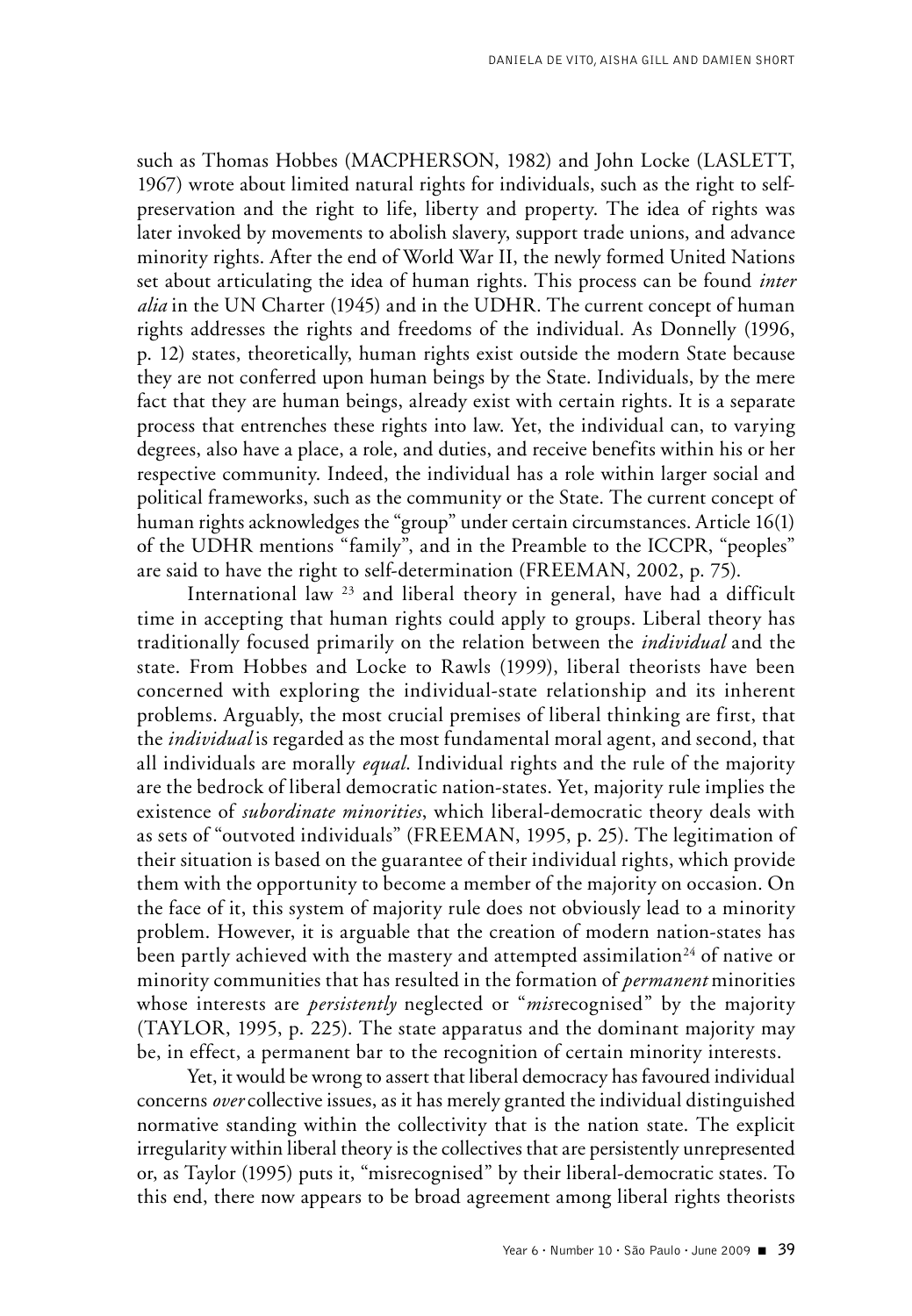that an individual is likely to suffer if his/her culture or ethnic group is neglected, disparaged, discriminated against or misrecognised by wider society. As Taylor (1995) observes, social recognition is central to an individual's identity and wellbeing, and misrecognition can seriously damage both.

The case for recognising and protecting a minority via collective or so-called "group" rights stems from the failure of the prevailing liberal doctrine to deal with the problem of persistently disadvantaged individuals as members of a *collective*. In overlooking sources of discrimination like gender or ethnic grouping, the liberal individualism is found wanting. Kymlicka (1997) has argued that for antidiscrimination policies to be effective, they require the appreciation that individuals are often discriminated against by the wider society, not merely as individuals but as members of a cultural group. Moreover, the well being of their members may require that their culture be protected to a certain extent from the wider society, as it may be hostile to the traditional values and practices of their communities.

However, Donnelly (1996, pp. 149-150) insists that while there may be a good case for collective rights, they should not be considered collective human rights. Donnelly's objection to the notion of collective human rights is rooted in an individualistic view of human rights, which he suggests were developed solely to protect individuals. The collective dimension to this viewpoint is that there are some individual human rights that can be exercised collectively. This position reflects the dominant approach within international law (CASALS, 2006, p. 44; Ingram, 2000, p. 242). For example, Article 27 of the ICCPR outlines the rights of individuals as part of a listed minority group(s) – "In those States in which ethnic, religious or linguistic minorities exist, persons belonging to such minorities […]".

This article, however, does not set out rights for the minority group as a whole (BOWRING, 1999, p. 14). Even in a more recent UN initiative, the Declaration on the Rights of Persons Belonging to National or Ethnic, Religious and Linguistic Minorities (1992), the emphasis is on "persons" belonging to such groups (GHANDHI, 2000, p. 132-134). In other words, as currently framed, "[…] minority rights are individual rights" (BOWRING, 1999, p. 14). However, Bowring (1999, p. 16) argues that international human rights law must move beyond this narrow interpretation and that it should recognise group and minority rights as such. Indeed, as Lyons and Mayall (2003, p. 6) suggest, "the question is whether the existing regime can expand to include group rights or whether a new set of obligations needs to be added. One approach is to develop group rights as a branch of human rights. Another possibility is to retain human rights with its focus on the individual as rights bearer (CASALS, 2006, p. 37) but to create alongside it, a new category of group rights that are separate from, but influenced by, the current human rights regime<sup>25</sup>. Perhaps the key to development on these issues is the recognition that there is an individualistic justification for group rights. Indeed, as Kymlicka and Taylor observe, an individual is likely to suffer if his/her culture is persistently disadvantaged or misrecognised. The key contribution that Kymlicka's thesis can offer towards understanding the implications of genocide and of rape as genocide is the connection between the individual and group rights: a theme that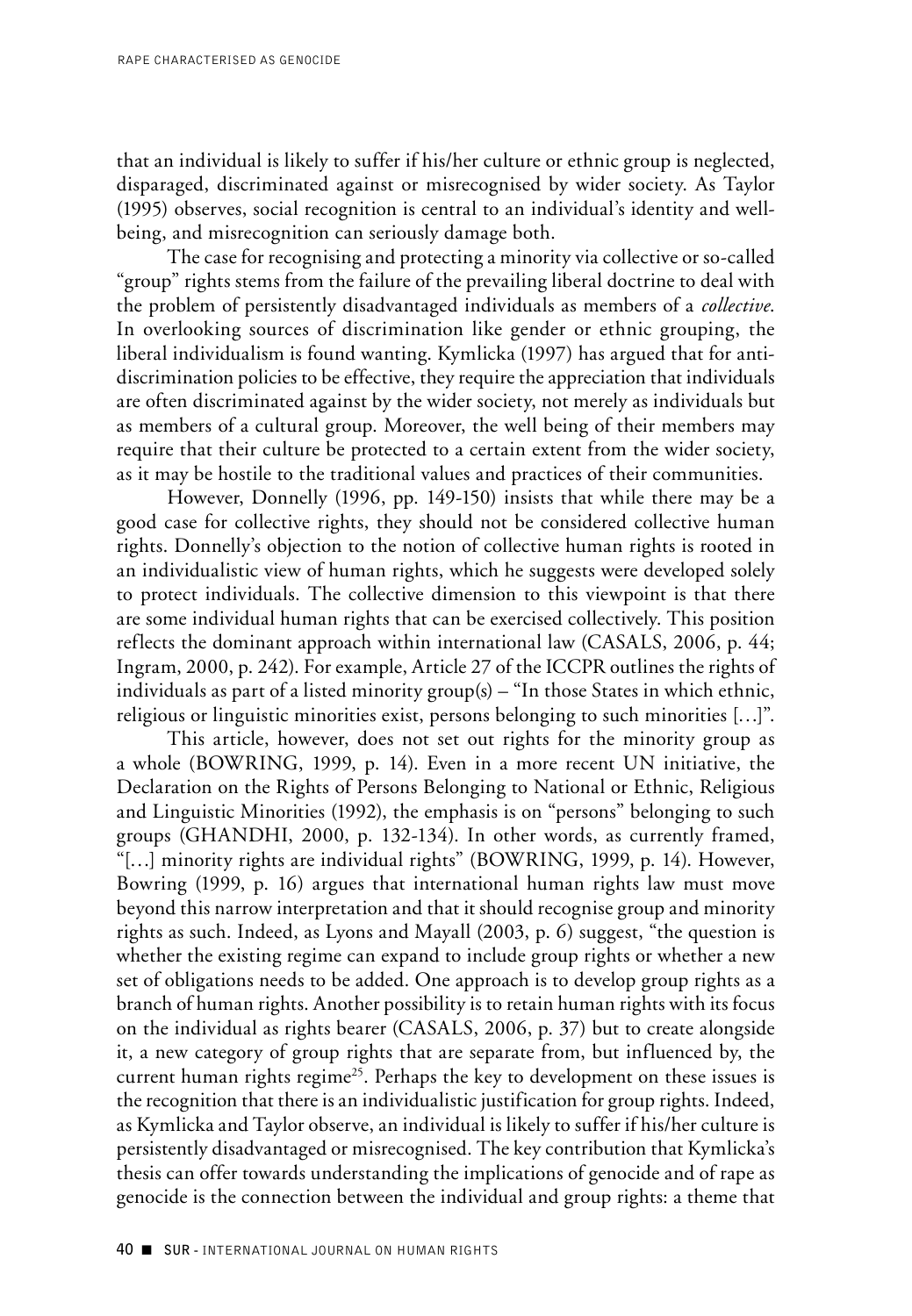is hinted at within the international legislation on genocide. Kymlicka (1997, p. 34) acknowledges that "group-differentiated rights" may seem counter to efforts to emphasise the individual, in that his theory focuses on the group. Yet, Kymlicka argues that individual rights and group-differentiated rights can be compatible.<sup>26</sup> Addressing both the individual and group elements of the issues, Kymlicka (1997, p. 47) points out:

*Just as certain individual rights flow from each individual's interest in personal liberty, so certain community rights flow from each community's interest in self-preservation. These community rights must then be weighed against the rights of the individuals who compose the community.*

Hence, according to Kymlicka (1997), the preservation of the group which is deemed critical can operate alongside the rights and needs of individual members of the community or group. There may be conflict, for example, if groups impose restrictions on their members, but Kymlicka (1997, p. 35) differentiates between *internal* ("claims of a group against its own members") and *external* ("claims of a group against the larger society") protections, both of which have limitations, such as falling within human rights or balancing opportunities, between groups. Kymlicka's theory of minority rights is helpful in clarifying the crime of genocide, which aims at destroying, in whole or in part, a national, ethnical, racial or religious group. In turn, it is individual members of the groups who are the victims of harmful action. The two components of Kymlicka's vision, the group and the individual within the group, can co-exist within this formulation. This does not exclude the current concept of human rights with its emphasis on the individual and his/her human rights. This part of Kymlicka's approach, contrary to Donnelly's fears, does not completely subsume the category of group rights within human rights, thereby negating a place for the individual. Rather, an area of accommodation is created whereby both the group and the individual within the group are protected and in turn acknowledged and can play an active role.

# **7. Rape categorised as Genocide**

By incorporating certain elements from Kymlicka's work, one can bring together the notion of rape as a crime against the individual, and the notion of genocide as a crime against the group.

In the International Criminal Tribunal for the former Yugoslavia Judgement<sup>27</sup>, the Trial Chamber determined that rape could be understood as "a serious violation of sexual autonomy." In its overview of several common and civil law jurisdictions in relation to definitions of rape, the Trial Chamber concluded that the main principle linking these systems "[…] is that serious violations of sexual autonomy are to be penalised." In turn, "sexual autonomy is violated wherever the person subjected to the act has not freely agreed to it or is otherwise not a voluntary participant" (KUNARAC et al, 2001, at 441; MACKINNON, 2006, p. 950). As with the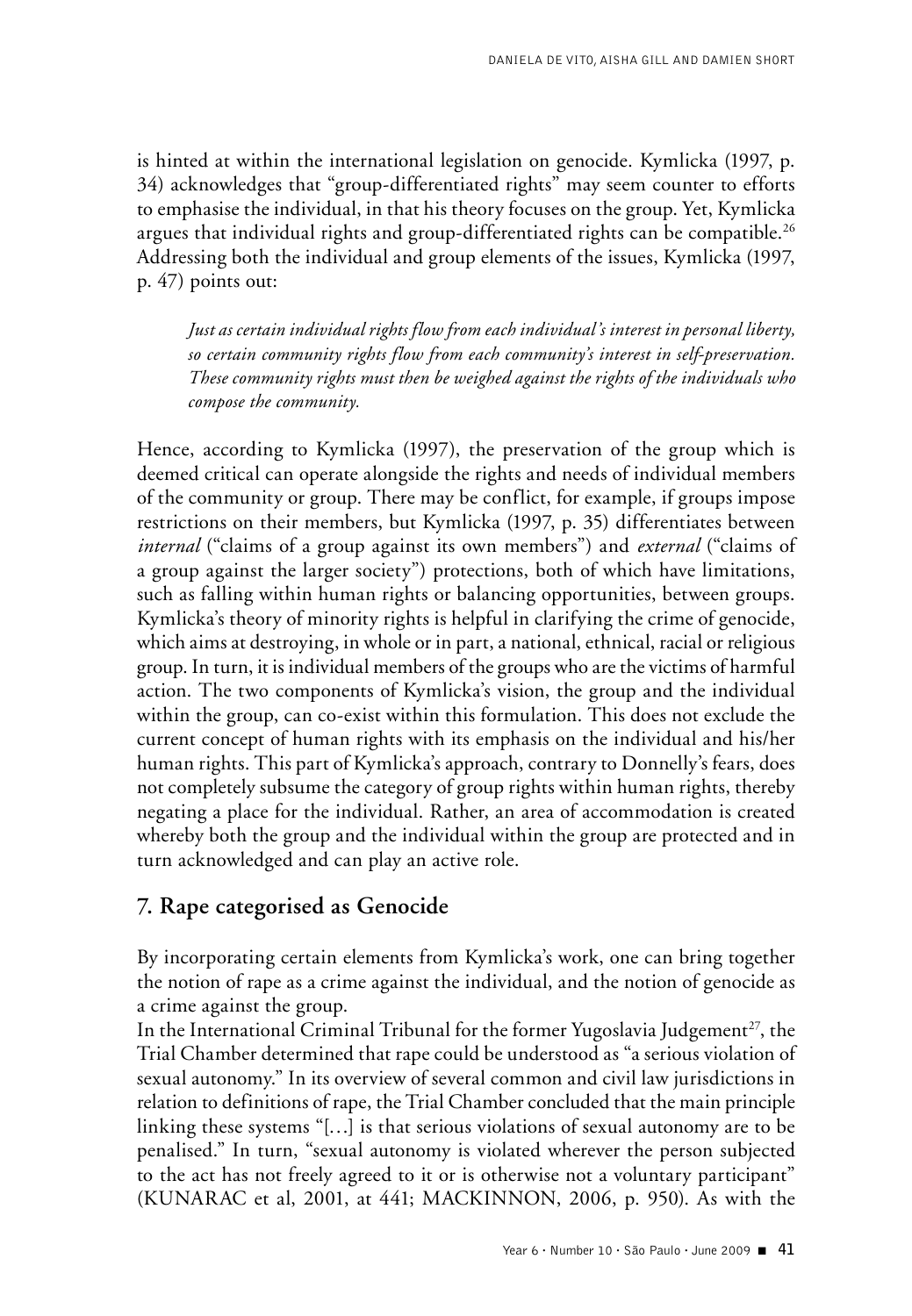international crime of torture, this conclusion emphasises that rape should be conceptualised as a crime committed against the individual. As such, rape is an act perpetuated against the individual, and it specifically violates the sexual components of the individual.28 As Mackinnon (2006) observes within the context of consent definitions of rape, "this crime (rape) basically occurs in individual psychic space".

One understanding of sexual autonomy has been offered by Schulhofer (1998, p. 111) and consists of three components:

*The first two are mental – an internal capacity to make reasonably mature and rational choices, and an external freedom from impermissible pressures and constraints. The third dimension is equally important. The core concept of the person […] the bodily integrity of the individual.*

Although this definition of sexual autonomy crucially includes both mental and physical aspects, the mention of making choices is problematic. A similar link can be made with theories of human rights, according to which if individuals are to have human rights, they must have the capacity to claim them.<sup>29</sup> In his examination of sexual autonomy, Schulhofer (1998, p. 104) goes on to add that the determination of whether or not a violation of sexual autonomy constitutes rape can be linked to cultural factors or social conditions.

In contrast, the International Criminal Tribunal for Rwanda in its pivotal Judgement (Prosecutor v. Jean-Paul Akayesu 1998) conceptualises rape under certain circumstances as genocide for the first time in international law. The women who were raped during the genocide of 1994 were, according to the Trial Chamber, targeted for rape because they were members of the Tutsi ethnic group.

The rapes were therefore considered as genocide within this context since, in the words of the Chamber, "[…] the Chamber is satisfied that the acts of rape and sexual violence described above, were committed solely against Tutsi women [...] and specifically contributing to their destruction and to the destruction of the Tutsi group as a whole"30.

The Chamber added, "[t]hese rapes resulted in physical and psychological destruction of Tutsi women, their families and their communities"31.

One way in which the rapes contributed to the destruction of the Tutsi group, was that many of the Tutsi women and girls who were raped were killed afterwards or died from their injuries (BANKS, 2005, pp. 9-10). Another critical point regarding how the rapes were categorised as genocide relates to the fact that Tutsi women were considered as "sexual objects" and as the Trial Chamber in the Akayesu case observed "[…] sexual violence was a step in the process of destruction of the Tutsi group – destruction of the spirit, of the will to live, and of life itself" (ASKIN, 1997, p. 1010). The rapes of Tutsi women, within this context, could be placed "[…] under the legal definition of genocide because they represent the enemy's intent to destroy" (SHARLACH, 2000, p. 93). In addition, when properly categorised as genocide, rape can be understood as a "particularly effective tool of genocide" $32$  and a way to inflict serious bodily or mental harm on a group $33$ .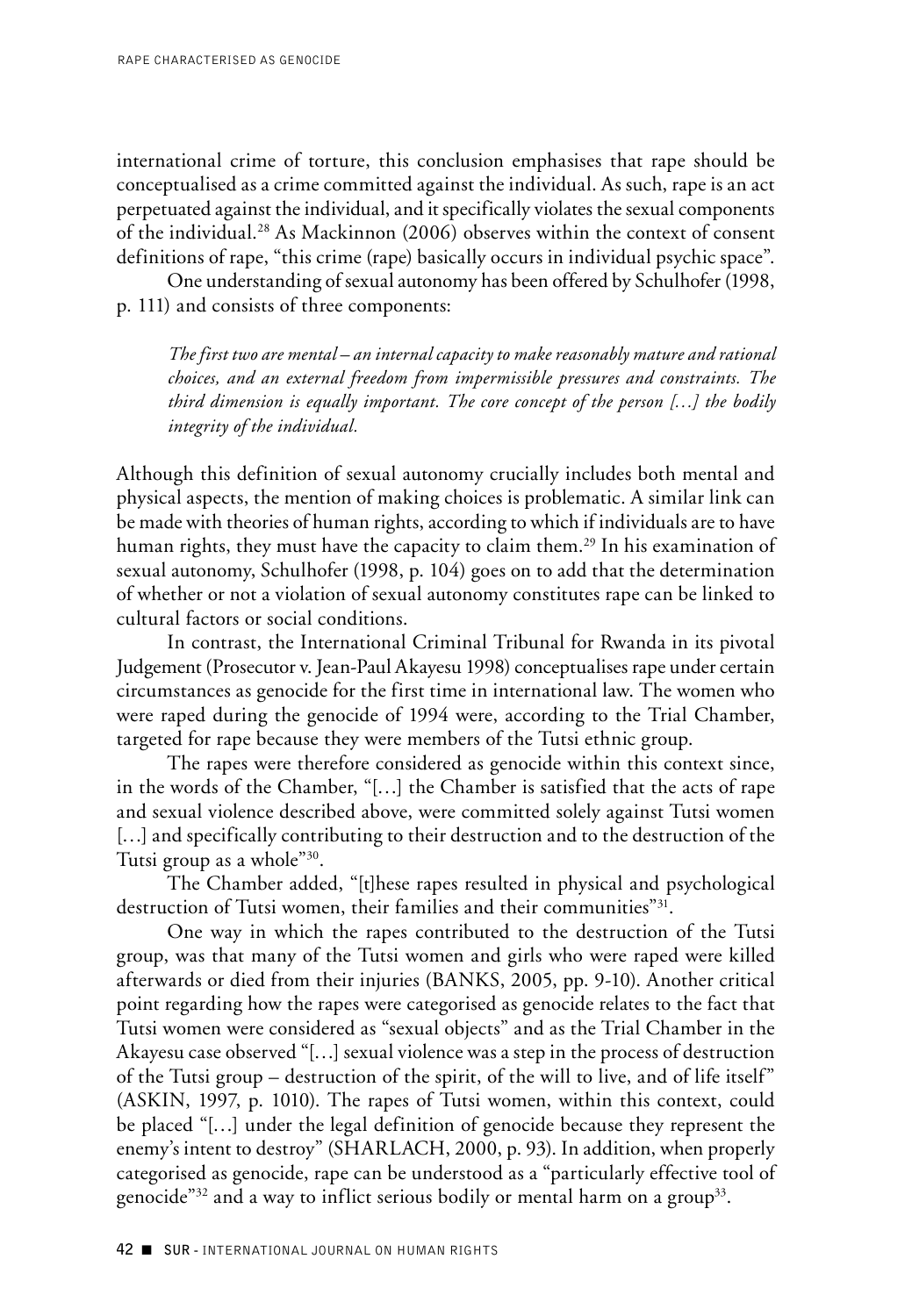Some of the after effects of the rapes that took place within the context of genocide in Rwanda included survivors becoming socially outcast and excluded (SHARLACH, 2000, p. 91). Hence, an additional layer of complexity emerges, linked to cultural opinions and sensitivities. As noted in the introduction, this article has identified and analysed theoretical implications emanating from juridical decisions (Kunarac and Akayesu) which associate rape as a violation committed against the individual and rape within the context of a group crime respectively. As such, it was necessary to incorporate the selected international criminal tribunal judgements not to assert compatibility between the two conceptions of rape but in order to understand what can occur to rape when it is subsumed within an established international crime. It is the theoretical implications of these juridical decisions and not the legal assertions that have influenced this article.

If both cases (Kunarac<sup>34</sup> and Akayesu) are considered together, does the innovative link between rape and genocide as presented in the Akayesu case result in rape losing its status as a violation of autonomy? Upon closer examination of the Akayesu Trial Chamber comments quoted above, it would appear that the judgment in this case allows for compatibility within genocide between the individual and the group. Yes, the Trial Chamber focuses on the fact that individual victims were targeted due to their membership in the Tutsi ethnic group. However, the Trial Chamber also acknowledges that both the Tutsi group and the individual victims of rape were targeted for genocide. Recalling the words of the Chamber: "[…] and specifically contributing to *their* destruction and to the destruction of the *Tutsi group as a whole*."

Therefore, in this particular case, the crime of rape categorised as genocide is conceived of as both an act committed against an individual (Tutsi women) and an act committed against the group (Tutsi ethnic group). As such, rape characterised as genocide has retained its status as a violation against an individual's autonomy, but also as a violation against the group as a whole.

Using this particular Judgement by the ICTR Trial Chamber as an example, it is our assertion that an area of accommodation can exist whereby the group (Tutsi ethnic group) and the individual (individual Tutsi) are acknowledged with the aim of hopefully protecting both in the future. However, although the judgment in this case projects the group and the individual as compatible with respect to genocide, it should be emphasised that the Trial Chamber insisted that the women who were raped were victims because they were Tutsi. The attachment to the group is not completely removed, despite the fact that the Chamber has also acknowledged space for the individual. This approach may further deny the "individuality"35 of the victims since they have been placed by the Trial Chamber within the category of Tutsi women and not within the general category of "women". It could be argued that the notion of "women" also denies the individuality of victims because it could be considered as another group category. As we have argued, the accommodation created for the individual within the group centred international crime of genocide is not perfect and can be uncomfortable. The construct of the Genocide Convention (1948), which the ICTR Trial Chamber must follow, would explain the restriction of focusing only on the Tutsi ethnic group.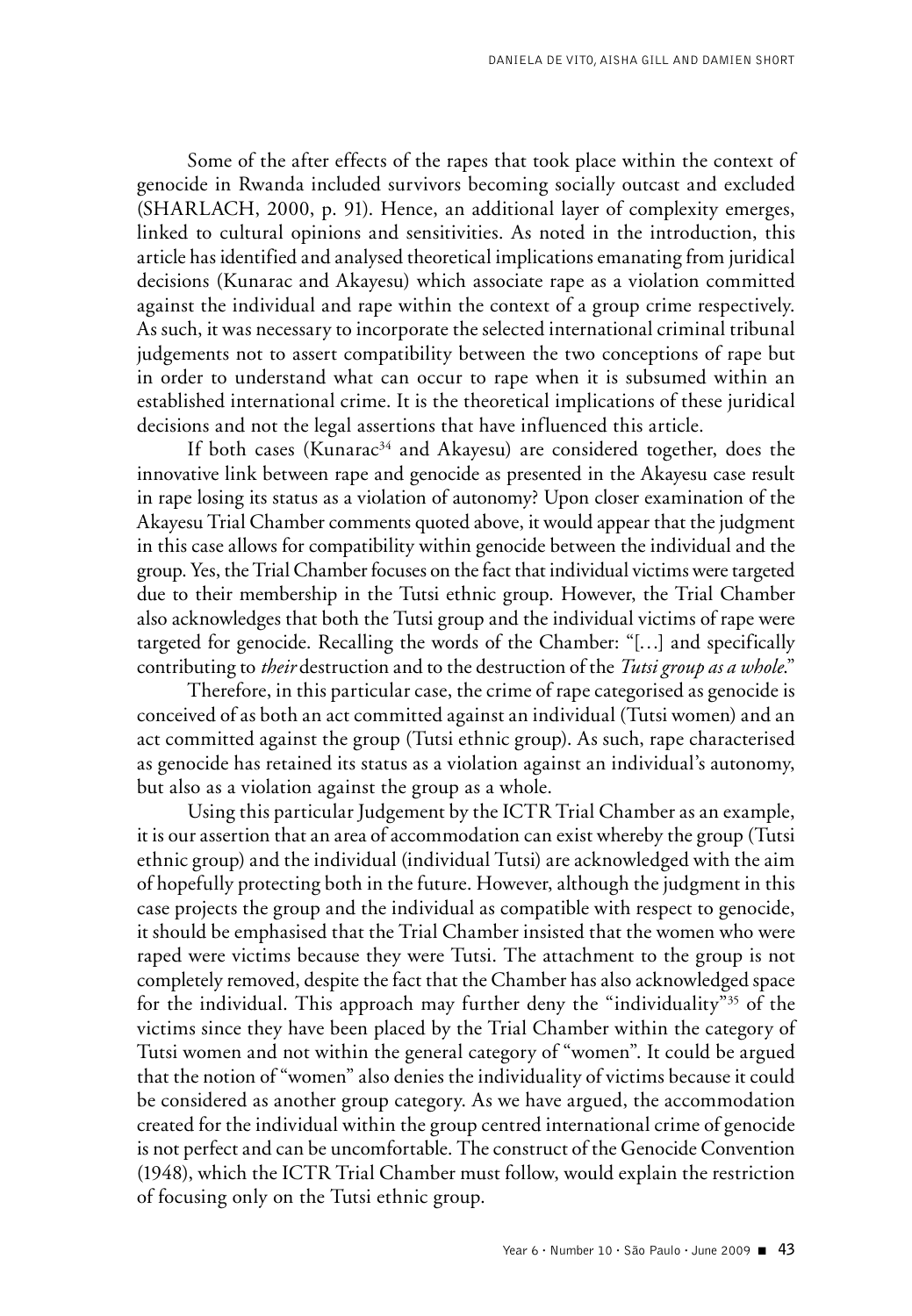Legal scholars therefore regard Akayesu as monumental for four reasons: (i) it provided a clear and progressive definition of rape where none had existed before in instruments of international law; (ii) it was the first case that involved prosecution of rape as a component of genocide; (iii) it contributed to a growing dialogue about sexual violence in war and discourse about its role in preventing future abuses of women in conflict zones; and (iv) most importantly, it moved certain instances of rape toward inclusion within a category of crimes (genocide, torture, war crimes, crimes against humanity) that have *jus cogens* status and are prosecutable on the basis of universal jurisdiction. In short, crimes that have reached *jus cogens status* "do not need a nexus of war and do not require ratification of a treaty" for prosecution (ASKIN, 1997, p. 106).

## **8. Conclusion**

This article has determined that recent innovative international jurisprudence decisions in relation to rape have important theoretical implications for how rape is conceptualised and treated within international law. The article focused on one such case (Prosecutor v. Jean-Paul Akayesu, 1998), whereby rape (conventionally understood as a violation committed against an individual) was subsumed within the established international crime of genocide. In this article, we have identified and addressed the potential problems and inconsistencies that arise when an act traditionally defined as a violation of individual rights, is redefined as a crime against a group. These implications are both theoretical and practical, insofar as conceptualising rape as a sexual violation of an individual woman, or as a crime of war (e.g. an instrument of "ethnic cleansing"), or as genocide has substantial effects both on how the crime is experienced by its victims and on how its perpetrators are punished. The paper clearly presented that when rape is subsumed into the group crime of genocide, its dynamic changes since rape no longer functions solely as a violation committed against the individual. We have argued that the view of rape as a violation of an individual's sexual autonomy (Prosecutor v. Kunarac et al. 2001), and of rape as a crime of genocide may exist within the same parameters. As with the concept of human rights, given its origins in individualistic liberal political theory, the relationship between the individual and the group is problematic – often unequal and uncomfortable - but ultimately not incompatible.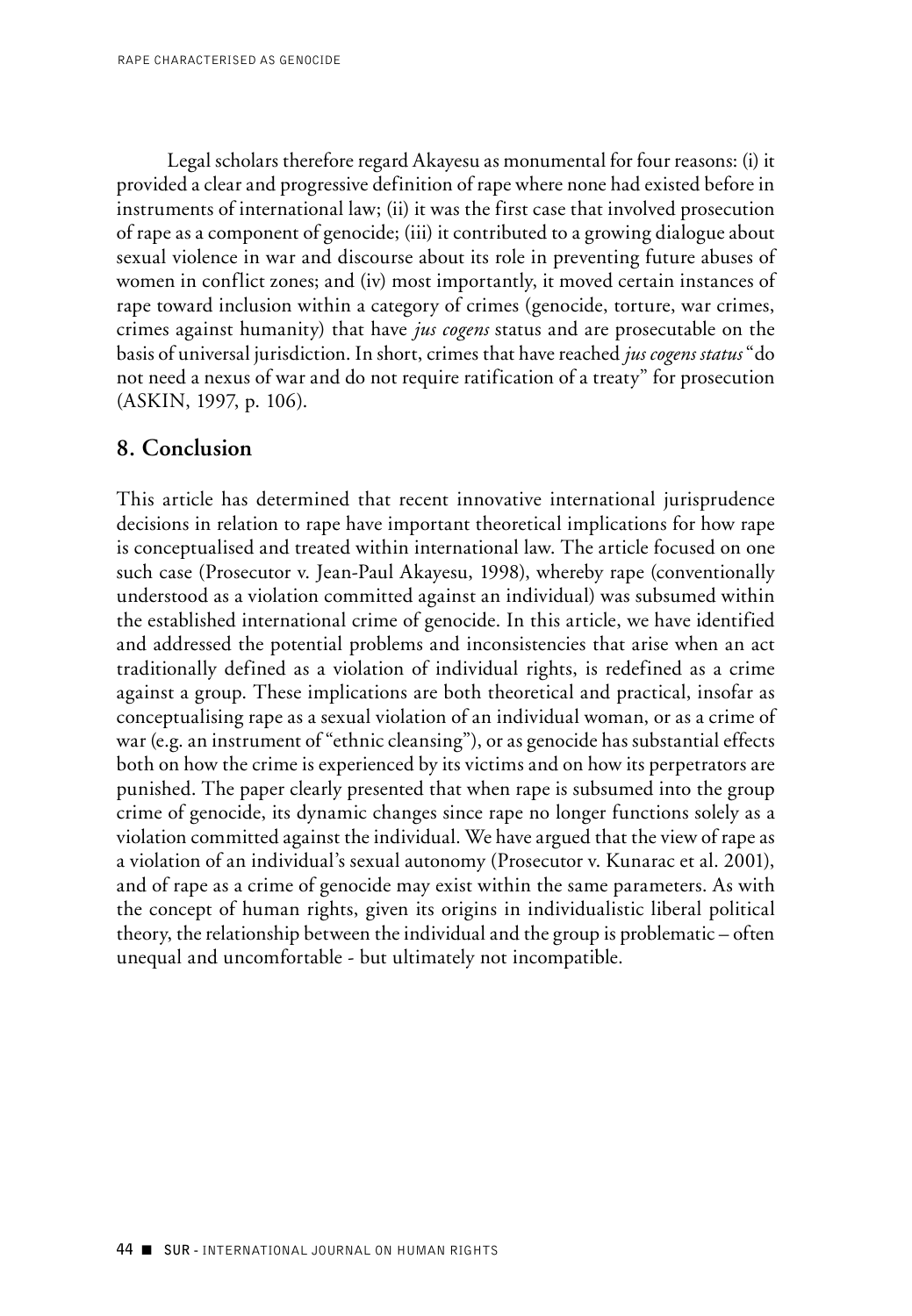### **References**

ASKIN, Kelly Dawn. **War Crimes Against Women: Prosecution in International War Crimes Tribunals**. The Hague: Martinus Nijhoff, 1997.

; KOENIG, Doreen. **Women and International Human Rights Law: A Reference Guide**. London: Transnational Publishers, 1999.

- ARCHARD, David. The Wrong of Rape. **The Philosophical Quarterly**, v. 57, n. 228, p. 374-393, 2007.
- BANKS, Angela M. **Sexual Violence and International Criminal Law: An Analysis of the Ad Hoc Tribunal's Jurisprudence & the International Criminal Court's Elements of Crimes**. The Hague: Women's Initiatives for Gender Justice, 2005.
- BROWNMILLER, Susan. **Against Our Will: Men, Women and Rape**. London: Penguin, 1975.
- BOWRING, Bill; FOTTRELL, Derdre (ed.). **Minority and Group Rights in the New Millenium**. The Hague: Martinus Nijhoff Publishers, 1999.
- CARD, Claudia. **The Atrocity Paradigm: A Theory of Evil**. Oxford: Oxford University Press, 2002.
- CASALS, Neus Torbisco. **Group Rights as Human Rights**. UK: Springer, 2006.
- COHEN, Roger. Ethnic Cleansing. In: Gutmand, R.; Rieff, D. (ed.). **Crimes of War: What the Public Should Know**. United Nations Final Report, 1999.
- COPELON, Rhonda. Women and War Crimes. **St. John's Law Review**, v. 69, p. 61-68, 1995.

. Surfacing Gender: Reengraving the Crimes against Women in Humanitarian Law. In: Dombrowski, N. (ed.). **Women and War in the Twentieth Century**. New York and London: Garland Publishing, 1999.

DONNELLY, Jack. **Human Rights in Theory and Practice**. London: Cornell University Press, 1996.

. International Human Rights in the 21st Century. In: Lyons, Gene M.; Mayall, James (ed.). **Protecting the Rights of Groups**. Oxford: Rowman & Littlefield Publishers, 2003.

- EBOE-OSUJI, Chile. Rape as Genocide: Some Questions Arising. **Journal of Genocide Research**, v. 9, n. 2, p. 251-273, 2007.
- FABRI, Mary R.; PSY, D. **A Clinical Perspective of the Role of Gender in the Torture Experience**. Chicago Torture Conference, mar. 4-7 1999. Available at: <http:// humanities.uchicago.edu/cis/torture/abstracts/maryfabri.html>. Last access on: 31 Mar. 1999).
- FEIN, Helen. Genocide and gender: the uses of women and group destiny. **Journal of Genocide Research**, v. 1, n. 1, pp. 43-63, 1999.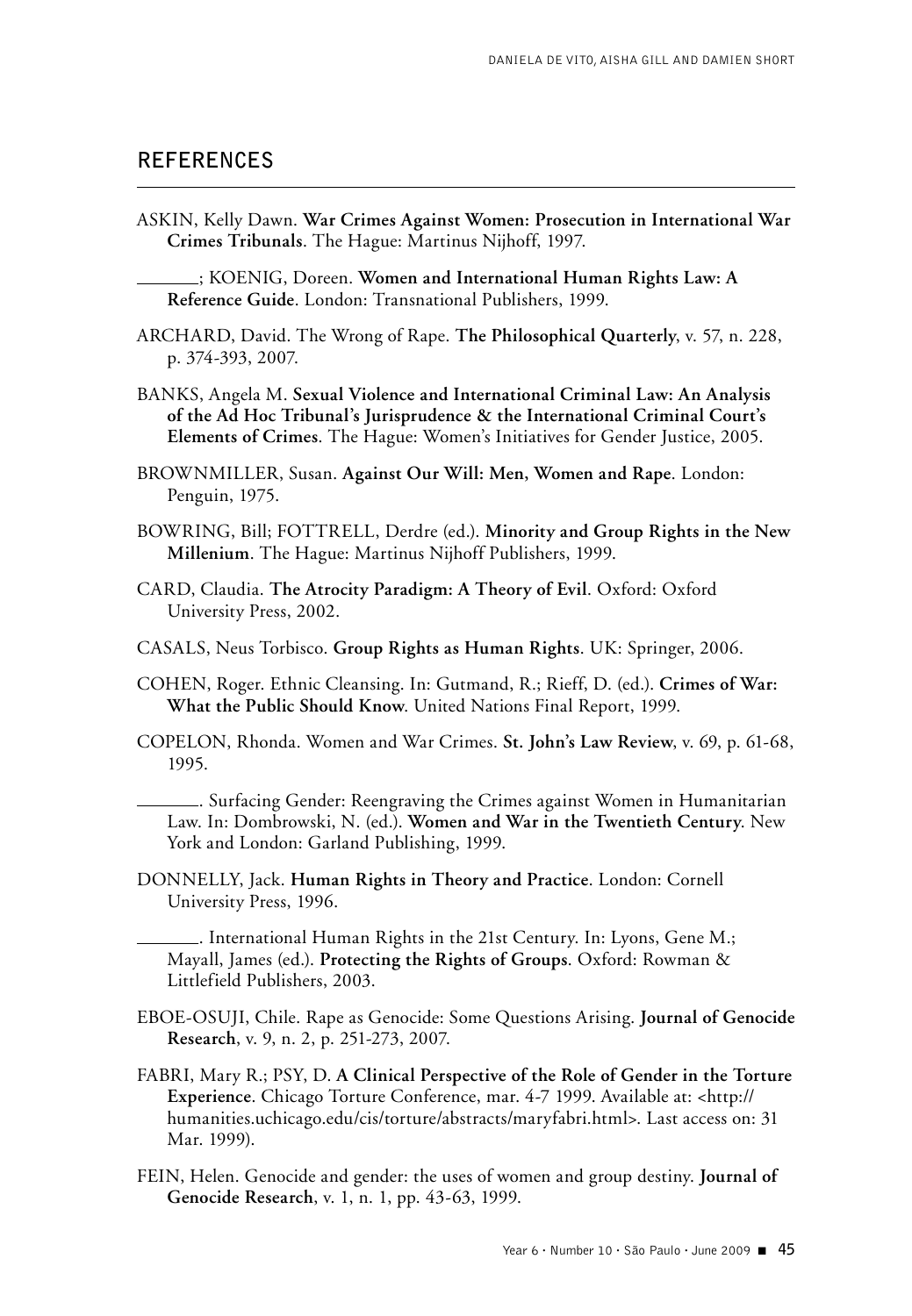- FREEMAN, Michael. Are There Collective Human Rights?. **Political Studies**, v. 43, n. 1, 1995.
- . **Human Rights: An Interdisciplinary Approach**. Cambridge: Polity, 2002.
- . **Blackstone's International Human Rights Documents**. 2 ed. London: Blackstone Press Limited, 2000.
- GILES, Wenona; HYNDMAN, Jennifer. **Sites of Violence: Gender and Conflicts Zones**, Berkeley: University of California Press, 2004.
- GRAYZEL, Susan. **Women's Identities at War: Gender, Motherhood and Politics in Britain and France during First World War**. Chapel Hill: University of Carolina Press, 1999.
- GREEN, Jennifer. Uncovering Collective Rape: A Comparative Study of Political Sexual Violence. **International Journal of Sociology**, v. 34, pp. 97-116, 2004.
- GREEN, Llezlie L. Sexual Violence and Genocide Against Tutsi Women. **Columbia Human Rights Law Review,** [n.v.], p. 733-776, Summer 2002. [Section 2. Effects of Sexual Violence].
- HUMAN RIGHTS WATCH. **Foca Confronts its Past**. Available at: <http://hrw.org/ english/docs/2004/10/15/bosher9514.htm>. Accessed on: 18 apr. 2007.
- HOBBES, Thomas. **Leviathan**. London: Penguin Classics, 1982. [Introduced by CB Macpherson].
- INGRAM, David. **Group Rights: Reconciling Equality and Difference**. KS: University Press of Kansas, 2000.
- INTERNATIONAL CRIMINAL TRIBUNAL FOR RWANDA [ICTR]. **Prosecutor v. Jean-Paul Akayesu**. Case No. ICTR-96-4-T. 2 sep. 1998.
- INTERNATIONAL CRIMINAL TRIBUNAL FOR THE FORMER YUGOSLAVIA [ICTY]. **Prosecutor v. Dragoljub Kunarac (et al)**. IT-96-23-T & IT-96-23/1-T. Judgement. 22 feb. 2001.
- **International Covenant on Civil and Political Rights** [ICCPR]. 1966.
- **International Convention for the Elimination of All Forms of Racial Discrimination**. New York, 21 dec. 1965.
- JACKSON-PREECE, Jennifer. International Human Rights in the 21st Century. In: Lyons, Gene M.; Mayall, James (ed.). **Protecting the Rights of Groups**. Oxford: Rowman & Littlefield Publishers, 2003.
- JONES, Adam. Gendercide and genocide. **Journal of Genocide Research**, v. 2, i. 2, pp. 185-211, 2000.
- KUO, Peggy. Prosecuting Crimes of Sexual Violence in an International Tribunal. **JIL**, v. 34, p. 305, 2002.
- KUPER, Leo. **Genocide**. London: Penguin Books, 1981.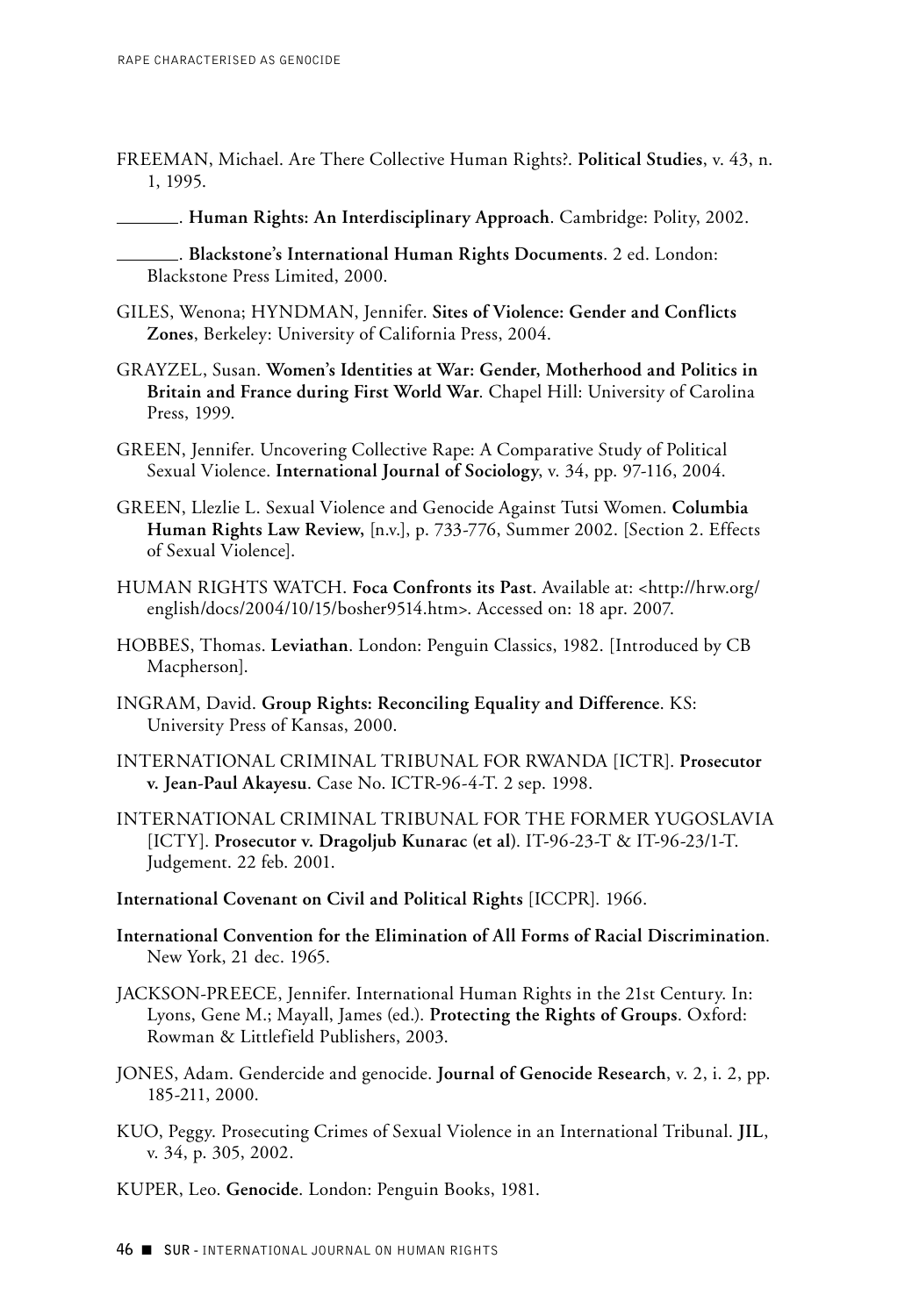- KYMLICKA, Will. **Multicultural Citizenship: A Liberal Theory of Minority Rights.**  Oxford: Clarendon Press, 1997.
- LEMKIN, Raphael. **Axis Rule in Occupied Europe: Law of Occupation, Analysis of Government, Proposals for Redress**. Washington, D.C.: Carnegie Endowment for International Peace, 1944.

. Genocide as a Crime Under International Law. American **Journal of International Law**, v. 44, pp. 145-151, 1947.

LENTIN, Ronit (ed.). **Gender and Catastrophe**. London: Zed Books, 1997.

- LERNER, Natan. T**he UN Convention on the Elimination of all Forms of Racial Discrimination**. Boston: Kluwer Law International, 2003.
- Locke , John. **Two Treatises on Government**. Cambridge: Cambridge University Press, 1967. [edited by Peter Laslett]
- Lyons , Gene M.; Mayall , James (ed). **International Human Rights in the 21st Century: Protecting the Rights of Groups.** Oxford: Rowman & Littlefield Publishers, 2003.
- MACKINNON, Catherine A. Defining Rape Internationally: A Comment on Akayesu. **Columbia Journal of Transnational Law**, v. 44, pp. 940-958, 2006.
- Mardorissian , Carine. Toward a New Feminist Theory of Rape. **Signs**, v. 27, i. 3, pp. 743-786, 2002.
- Meznaric , Silva. Gender as an Ethno-Marker: Rape, War, and Identity Politics in the Former Yugoslavia. In: MOGHADAM, Valentine M. (ed.). Identity Politics **and Women: Cultural Reassertions and Feminisms in International Perspective**. Boulder, CO: Westview Press, 1994.
- MCGLYNN, Clare. Rape as "Torture"? Catherine MacKinnon and Questions of Feminist Strategy. **Feminist Legal Studies**, v. 16, p. 71-85, 2008.
- MUKAMAN, Donatilla; COLLINS, Anthony. Rape Survivors of the Rwandan Genocide. **Critical Psychology**, v. 17, pp. 140-164, 2006.
- RATNER, Steven R.; ABRAMS, Jason S. Accountability for Human Rights **Atrocities in International Law: Beyond the Nuremberg Legacy**. 2 ed. Oxford: Oxford University Press, 2006.
- Rawls , John. **A Theory of Justice**, Revised Edition. UK: Belknap Press, 1999.
- ROBERTS, Adam; GUELFF, Richard. Documents on the Laws of War. 3 ed. Oxford: Oxford University Press, 2000.
- Schabas , William A. **Genocide in International Law**. Cambridge: Cambridge University Press, 2000.
- Schulhofer , Stephen J. **Unwanted Sex: The Culture of Intimidation and the failure of Law**. London: Harvard University Press, 1998.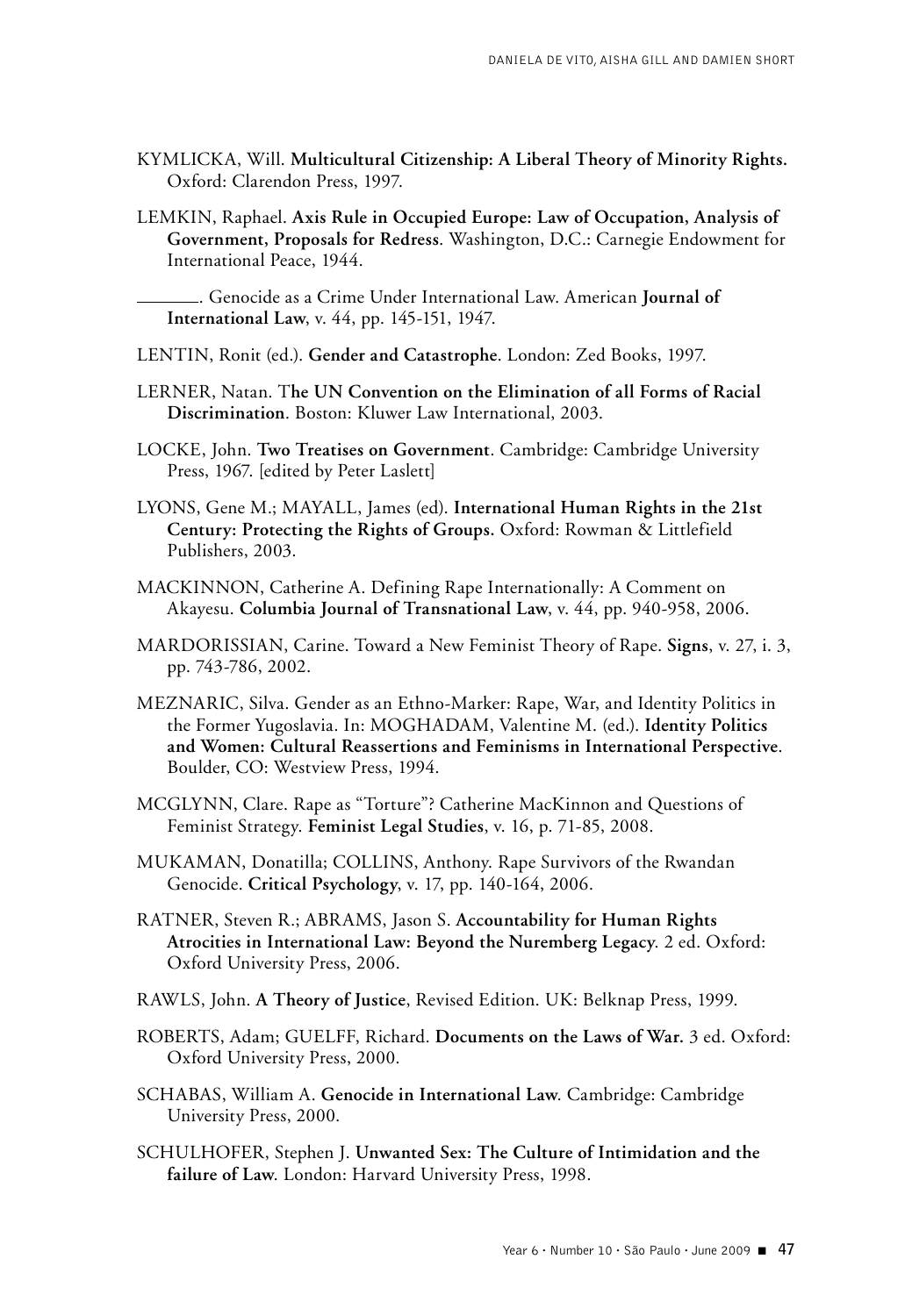- SHARLACH, Lisa. Rape as Genocide: Bangladesh, the Former Yugoslavia, and Rwanda. **New Political Science**, v. 22, n. 1, pp. 89-102, 2000.
- SHAW, Martin. What is Genocide? Cambridge: Polity, 2006.
- SORENSON, Susan; White, Jacquelyn. Adult Sexual Assault: Overview of Research. **Journal of Social Issues**, v. 48, n. 1, pp. 1-8, 1992.
- Taylor , Charles. **Philosophical Arguments**. Cambridge Massachusetts: Harvard University Press, 1995.
- Thomas , Katie. Sexual Violence: Weapon of War. **Forced Migration Review**, n. 27, pp. 15-17, jan. 2007.
- United Nations [UN]. **Fifth Report on State Responsibility** by Mr. G. Arangjio-Ruiz, Special Rapporteur' Yearbook of the International Law Commission II (1). A/ CN.4/453 and Add. 1-3.

. **Charter of the United Nations**. San Francisco, 26 june 1945.

. **Convention (I) for the Amelioration of the Condition of the Wounded and Sick in Armed Forces in the Field**. Geneva, 12 August 1949.

. **Convention (II) for the Amelioration of the Condition of Wounded, Sick and Shipwrecked Members of Armed Forces at Sea**. Geneva, 12 August 1949.

. **Convention (III) relative to the Treatment of Prisoners of War**. Geneva, 12 August 1949.

. **Convention (IV) relative to the Protection of Civilian Persons in Time of War.** Geneva, 12 August 1949.

. **Convention against Torture and other Cruel, Inhuman or Degrading Treatment or Punishment**. 1984.

. **Convention on the Prevention and Punishment of the Crime of Genocide**. 1948.

. General Assembly. **Resolution 96(I).** 11 dec. 1946.

. Security Council. **Resolution 808** (1993).

. . **Resolution 827** (1993).

. **Universal Declaration of Human Rights** [UDHR]. 10 dec. 1948.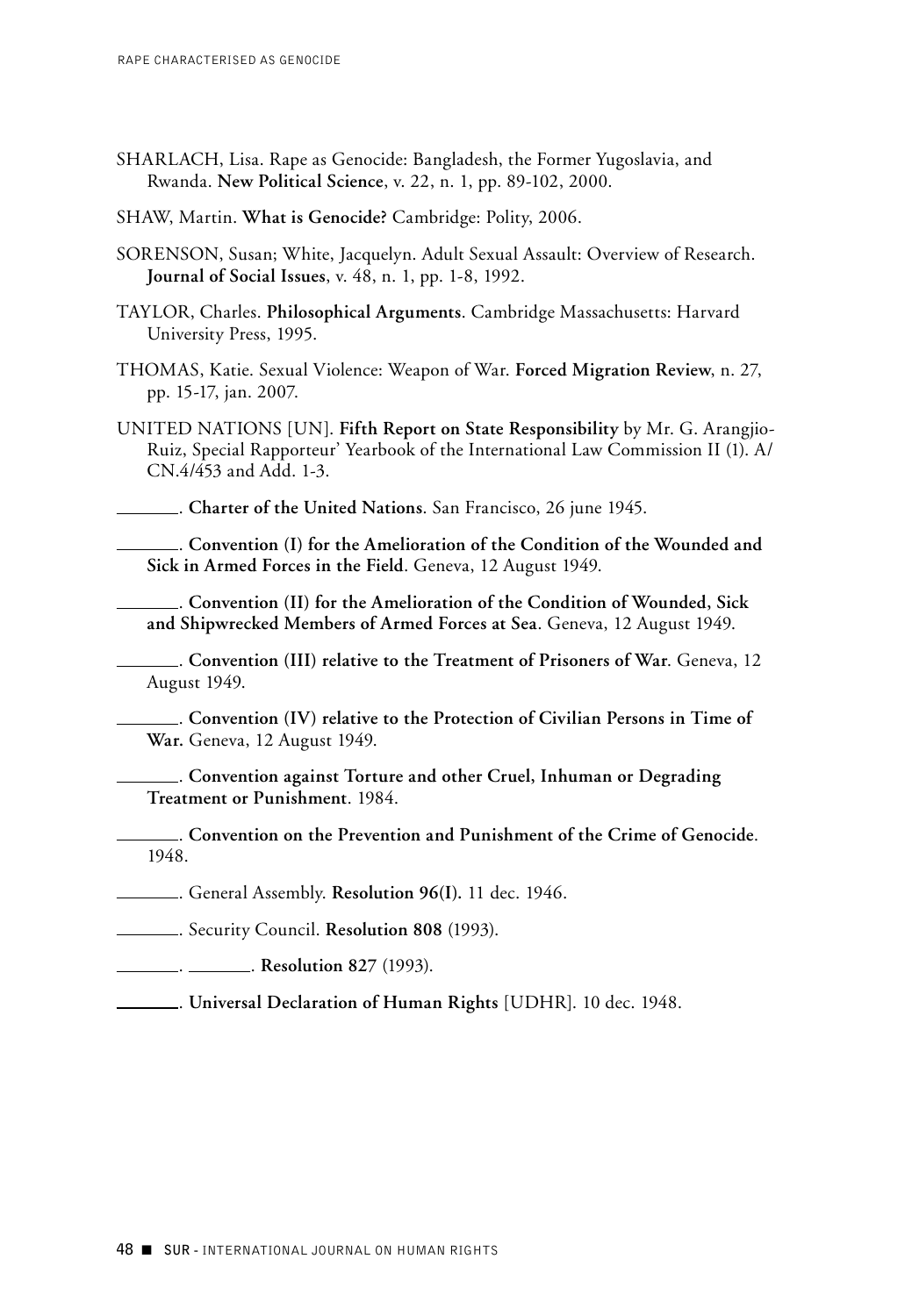# **NOTeS**

**1.** Since this article is grounded within recent developments in international human rights and humanitarian law in relation to rape, the author acknowledges earlier definitions and a cultural perspective found in national definitions of rape, but does not address these extensively. For more on these issues, such as the emphasis on either consent or coercion, please refer to: Catherine A. Mackinnon (2006, p. 940-958).

**2.** Copelon has argued that where rape is mentioned in the Geneva Convention (1949) it is conceptualised as an "attack against honour", rather than depicted as a crime of violence. She argues that this is problematic, because it marginalises the seriousness as well the violent nature of rape under international humanitarian law. She urges that rape should be viewed as a form of torture, in order to remove the ambiguity that is the legacy of sexism (COPELON, 1999, p. 337).

**3.** For instance, *Article* 24 from the 1949 Geneva Convention IV Relative to the Protection of Civilian Persons in Time of War states: "Women shall be especially protected against any attack on their honour, in particular against rape, enforced prostitution, or any form of indecent assault." (ROBERTS; GUELFF, 2000, p. 310). See also, Vetlesen (2005, p. 212-213).

**4.** Prosecutor v. Jean-Paul Akayesu (1998) provided a clear and progressive definition of rape where none had existed before in instruments of international law. The case also established that rape could be tried as a component of genocide if committed with the intent to destroy a targeted group. In its findings, the Trial Chamber defined rape as "[…] a physical invasion of a sexual nature, committed on a person under circumstances which are coercive". The Chamber also stated: "[…] rape is a form of aggression and that the central elements of the crime of rape cannot be captured in a mechanical description of objects and body parts. This approach is more useful in international law." (ICTR, Prosecutor v. Jean-Paul Akayesu, 1998, 138).

**5.** See Articles 1, 2, 4 and 5 from the United Nations Convention against Torture and other Cruel, Inhuman or Degrading Treatment or Punishment (1984). See also P.R. Ghandhi (2000, p. 109).

**6.** This point is crucial since, for instance, rape must be attached to an established international crime if it is to be prosecuted under the Statutes of current international criminal tribunals (ICTY and ICTR) and the recently established International Criminal Court.

**7.** The Trial Chamber from the International Criminal Tribunal for the former Yugoslavia

(ICTY) argued that rape constitutes a violation of an individual's sexual autonomy. More on this subsequently (ICTY, Prosecutor v. Dragoljub Kunarac,2001, 208).

**8.** ICTR, Prosecutor v. Jean-Paul Akayesu, 1998.

**9.** Foca (South Eastern Bosnia and Herzegovina, now renamed Srbinje), was the site of one of the most heinous crimes against civilians; the women were subjected to a brutal regime of gang rape, torture and enslavement by Bosnian Serb soldiers, policemen and members of paramilitary groups after the takeover of the city in April 1992 (HUMAN RIGHTS WATCH, 2002).

**10.** ICTR, Prosecutor v. Jean-Paul Akayesu 1998, p. 165-166.

**11.** Raphael Lemkin's seminal work where the term "genocide" appears is (1944).

**12.** There was, and continues to be, concern with the Genocide Convention's limited enumeration of groups that can be targeted. The exclusion of "political" groups is one such example. There have also been calls to consider the category of "female" as a group that can suffer genocide. For more on these issues, please see Lisa Sharlach (2000).

**13.** ICTR, Prosecutor v. Jean-Paul Akayesu 1998, 731.

**14.** The punitive aspects of rape during war can also be interpreted as an attempt to demasculinise defending soldiers and ultimately subjugate "the enemy".

**15.** In a rape-case trial, it is the prosecutor who faces the defendant. It is also the individual victim's story that is considered. Furthermore, and if appropriate, it is the individual victim who testifies before the court.

**16.** For instance, the opening sections of the Convention on Prevention and Punishment of Genocide (1948) reads: " that at all periods of history genocide has inflicted great losses on humanity; and that, in order to liberate mankind from such an odious scourge, international cooperation is required:" (GHANDI, 2000, p. 19).

**17.** The notion of genocide, within this article, has not been confined solely to the Twentieth Century.

**18.** Green uses this term "dual harm" in connection to "physical mutilation and violence". (GREEN, 2002, p. 733-776). This list of harms also relates to rape that does not take place in public or during times of armed conflict. It is the possibility of an amplification of harm, due to rapes occurring in public, which may develop. In relation to rape and harm, see also Archard (2007, p. 374-393), Fein (1999, p. 43-63) and Jones (2000, p. 185-211).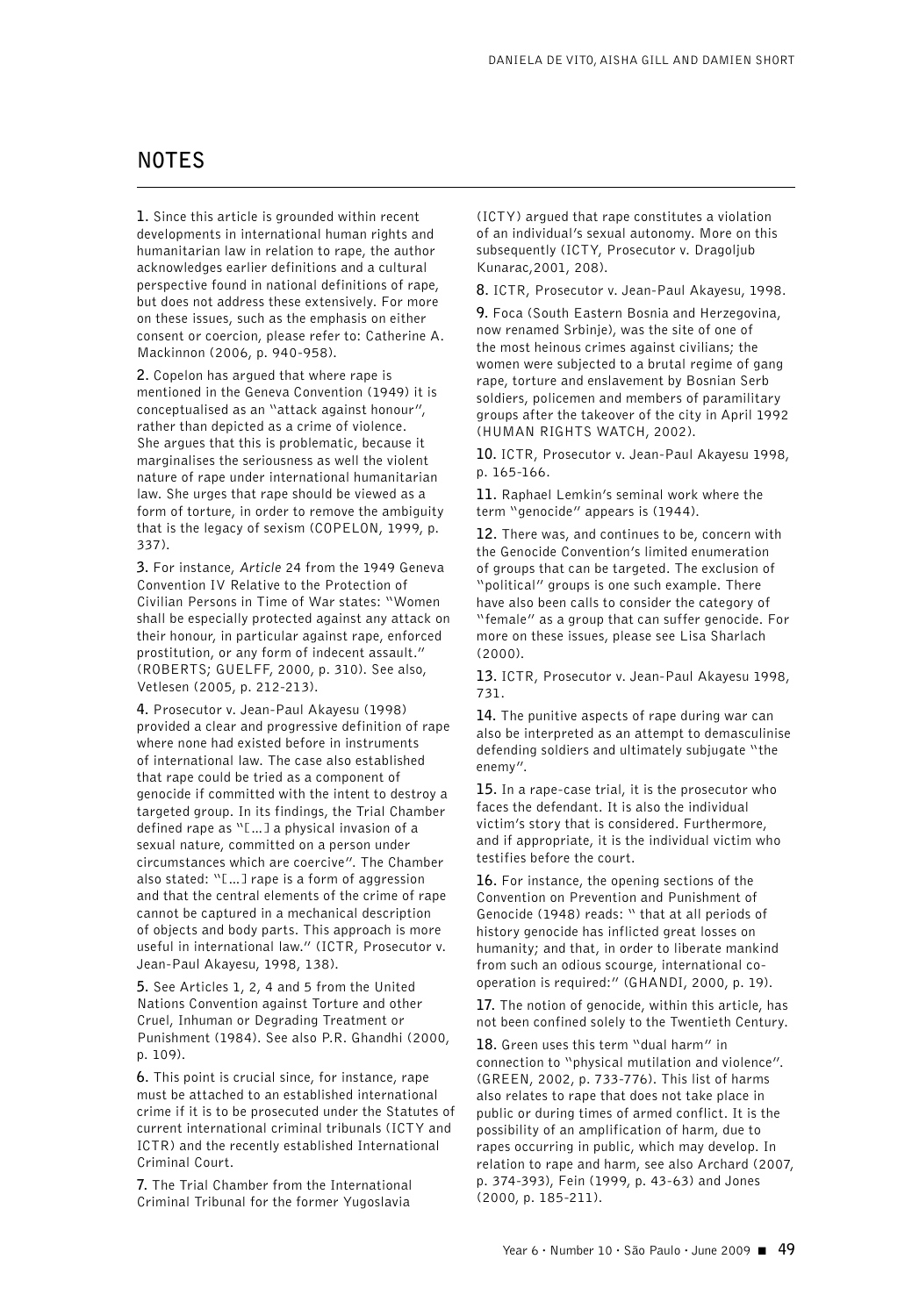**19.** This list is taken from Green (2002). See also Mary R. Fabri (1999).

**20.** For instance, during the genocide in Rwanda many women were gang raped (GREEN, 2002).

**21.** As the stories of other survivors demonstrates: "Fatuma thought that because of the rape the respect from the members of her community was lost. The participants emphasised the fact that their public rape was the ultimate act of humiliation. Furaha reported: 'The chief militia who caught me said that everyone who wanted to see how sexually sweet Tutsi women are, could have a taste.' " (Mukamana; Collins, 2006, p. 150).

**22.** The aim of this section is not to outline or to resolve all the various positions within human rights discourse related to "who is the bearer of rights – the individual; the individual as a member of a group; or the group as a whole?" The position adopted in this article is that human rights are individual rights but that the group, based on factors such as race, ethnicity, and gender, also plays an important role.

**23.** As Jack Donnelly, in reference to minority rights, observes: "I am not, let me repeat, challenging the idea of minority rights as they are already established in the major international human rights instruments (i.e. as individual rights that provide special protections to members of minority groups)." (DONNELLY, 2003, p. 37).

**24.** "Assimilation" is a term used to describe the process by which an outsider, immigrant, or subordinate group (e.g. the Australian Aborigines) becomes indistinguishably integrated into the dominant host or settler society.

**25.** This possibility has been articulated in relation to certain minority groups (JACKSON-PREECE, 2003, p. 68). In general, the line of inquiry can be understood as attempts to "[...] distinguish between, on the one hand, rights that depend on an individual's belonging to a group or community, and, on the other, individual rights common to all human beings." (CASALS, 2006, p. 57).

**26.** This part of Kylicka's argument relates to minority language rights, in that a right is attached to an individual member of a group and to the group as a whole. In Canada, as his example follows, the right of to use French in courts is one exercised by indivi duals. The right may be aimed at the entire francophone group, but it is exercised by individual. Other rights in Canada, such as

fishing/hunting rights for indigenous peoples, are accorded to groups (KYMLICKA, 1997,

p. 45-46). Kymlicka (1997, p. 46) also insists that French Canadians are a national minority, thereby ensuring they can be accorded groupdifferentiated rights. Although language and cultural rights are not directly linked to rape and to rape as genocide, it is the essence of Kymlicka's thesis which attempts to bridge the individual and group schism that is relevant for this article.

**27.** ICTY. Prosecutor v. Dragoljub Kunarac (et al), 2001.

**28.** As Catherine A. Mackinnon (2006, p. 941) states: "Force abrogates autonomy just as denial of self-determination is coercive.".

**29.** For more on this topic, please see Peter Jones (1994, p. 67-71).

**30.** ICTR, Prosecutor v. Jean-Paul Akayesu, 1998, p. 165-166.

It should be noted that, in the Akayesu Judgement, rape and other sexual violence within the parameters of genocide was "[...] defined by whatever causes serious bodily or mental harm." This is because of the way in which the Genocide Convention (1948) has been formulated. Catherine A. Mackinnon, p. 941.

**31.** ICTR, Prosecutor v. Jean-Paul Akayesu, 1998, 731.

**32.** This reference relates to "The devastation that follows rape makes it a particularly effective tool of genocide because it destroys the morale of a woman, her family, and perhaps her entire community." (SHARLACH, 2000, p. 91).

**33.** ICTR, Prosecutor v. Jean-Paul Akayesu, 1998, 731.

**34.** Prosecutors were according to Kuo (2002, p. 5) "ready to come out and say rape on its own can be a war crime […] even a single act of rape could be a crime against humanity if it occurred in the context of widespread or systematic attack". As a result, Foca became the first Tribunal case that dealt solely with war crimes of a sexual nature (KU0, 2002, p. 305).

**35.** The inspiration for the term "individuality", in conjunction with genocide, comes from Leo Kuper's phrase: "As a crime against a collectivity, it (genocide) sets aside the whole question of individual responsibility; it is a denial of." (KUPER, 1981, p. 86).